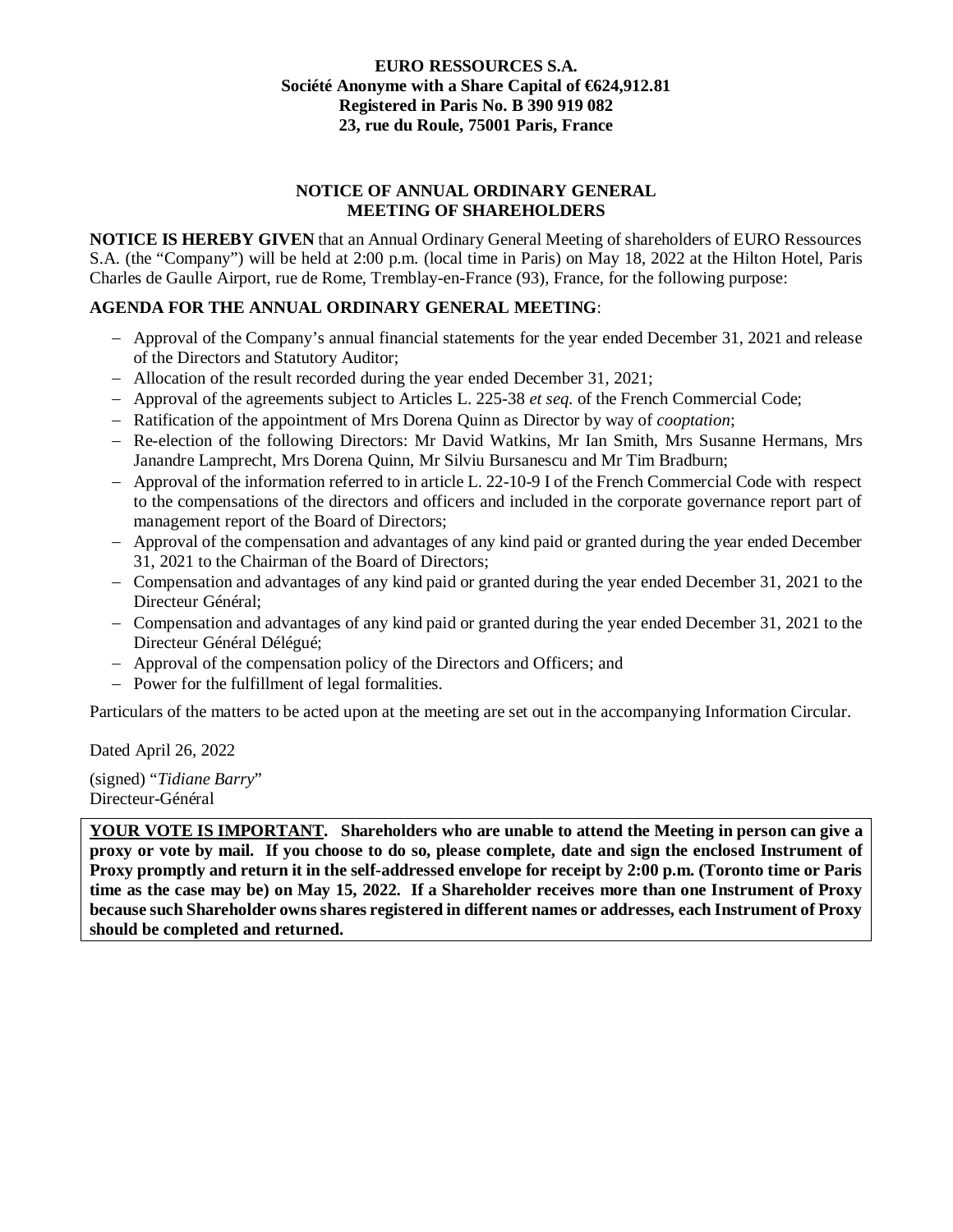### **EURO RESSOURCES S.A. Société Anonyme with a Share Capital of €624,912.81 Registered in Paris No. B 390 919 082 23, rue du Roule, 75001 Paris, France**

## **ANNUAL ORDINARY GENERAL MEETING OF SHAREHOLDERS INFORMATION CIRCULAR**

### **GENERAL INFORMATION**

This Information Circular, together with the form of proxy document attached hereto (the "Instrument of Proxy"), has been prepared by EURO Ressources S.A. (the "Company") in connection with the Annual Ordinary General Meeting (the "Meeting") of the shareholders of the Company (the "Shareholders") to be held on May 18, 2022 at 2:00 p.m. (local time in Paris) at the Hilton Hotel , Paris Charles de Gaulle Airport, rue de Rome, Tremblay-en-France (93), France.

**All euro (€) amounts referred to herein are Euros unless otherwise indicated.**

**All dollar (US\$) amounts referred to herein are United States dollars unless otherwise indicated.**

**The information in this Information Circular is as of April 18, 2022 unless otherwise indicated.**

### **SOLICITATION OF SHAREHOLDERS**

**THE ENCLOSED PROXY IS SOLICITED BY AND ON BEHALF OF THE BOARD OF DIRECTORS OF THE COMPANY.** The Shareholders will be solicited primarily by the mailing of the Instrument of Proxy. The Company's directors may also solicit the Shareholders prior to the Meeting by telephone or in person to ensure that the Shareholders return the Instrument of Proxy in due time. Costs of solicitation of the Shareholders will be borne by the Company. This Information Circular and the accompanying Instrument of Proxy are expected to be mailed to the Shareholders on or about April 26, 2022.

### **HOW TO VOTE WITH THE INSTRUMENT OF PROXY**

As the Company is incorporated under the laws of France, the Meeting and the voting procedure at the Meeting must be conducted in accordance with French law. French law has very specific rules and regulations regarding the solicitation of proxies and the manner in which shares may be voted at a Shareholders' meeting. **Please read carefully the following explanation on how to vote your shares since French law may differ substantially from Canadian law in this respect.**

**A Shareholder entitled to vote at the Meeting may by means of the Instrument of Proxy either:**

- **(1) give a proxy to the president of the Meeting (the "President"), to be voted in favour of all the resolutions approved by the Board of Directors to be submitted to the Meeting (whether or not mentioned in the Notice) as provided under French law; or**
- **(2) give a proxy to the Shareholder's spouse or the Shareholder's partner with whom he or she has entered into a civil union, if any, or another Shareholder or an individual or legal entity of his or her choice to vote on behalf of the Shareholder on all the resolutions to be submitted to the Meeting (whether or not mentioned in the Notice); or**
- **(3) vote by mail:**
	- **(a) on the resolutions mentioned in the Notice by instructing the proxy holder for each resolution, whether:**
		- **to vote in favour of the resolution; or**
		- **to vote against the resolution; or**
		- **to abstain from voting;**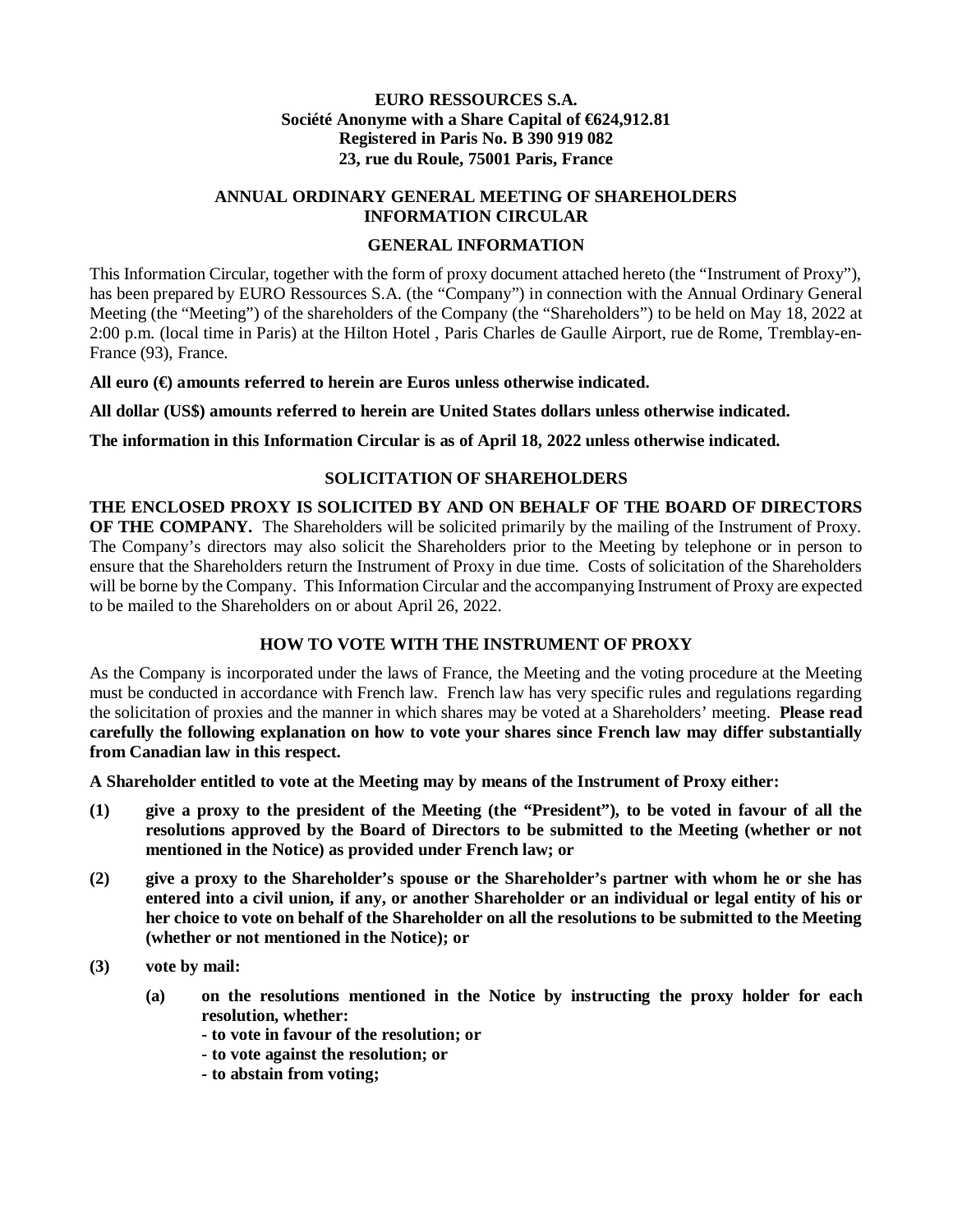**and**

- **(b) on any resolutions not mentioned in the Notice or any amendment thereto, whether: - to abstain from voting; or**
	- **to give a proxy to the President; or**
	- **to give a proxy to the Shareholder's spouse, if any, or to another Shareholder; or**
- **(4) elect, for each resolution, to vote by mail or proxy.**

**The completed Instrument of Proxy must be received by 2:00 p.m. (local time at either the Toronto or Paris address where the Instrument of Proxy is received) on May 15, 2022 at the address set forth on the accompanying return envelope (Attention: Proxy Department, TSX Trust, Suite 301, 100 Adelaide Street West, Toronto, Ontario M5H 4H1 Canada or at the offices of Société Générale Securities Services, SGSS/SBO/CIS/ISS/SRP, 32 rue du Champ de Tir CS 30812, 44308 Nantes CEDEX 3, France). All Forms received will be duly sent to the President in time for the Meeting. For options other than vote by mail, the Instrument of Proxy can also be deposited with the President or scrutineer of the Meeting prior to the commencement of the Meeting.**

#### **DETAILED INSTRUCTIONS FOR VOTING WITH THE FORM**

The four options for voting with the Instrument of Proxy mentioned above are described in more detail below.

#### **Option 1**

A Shareholder may give to the President the power to vote on all resolutions submitted to the Meeting (whether or not mentioned in the Notice) (Part 1 of the Instrument of Proxy).

The Instrument of Proxy enables a Shareholder to authorize the President to vote on behalf of the Shareholder in favour of all the resolutions submitted or approved by the Company's Board of Directors (the "Board"). In order to exercise this option, a Shareholder need only date and sign the Instrument of Proxy; parts 2 and 3 of the Instrument of Proxy must be left blank. **As provided under French law, the President will vote in favour of the resolutions submitted or approved by the Board and against any other resolution. The President will vote in the same manner for new or amended resolutions.**

#### **Option 2**

A Shareholder may give a proxy to his spouse or the Shareholder's partner with whom he or she has entered into a civil union, if any, or another Shareholder or an individual or legal entity of his or her choice to vote on behalf of the Shareholder on the resolutions submitted to the Meeting (whether or not mentioned in the Notice) (Part 2 of the Instrument of Proxy).

The Shareholder may by means of the Instrument of Proxy select a proxy holder who will vote on behalf of the Shareholder on all resolutions submitted to the Meeting. In order to exercise this option, the Shareholder must (1) complete part 2 of the Instrument of Proxy, (2) indicate where required on the document the name of the Shareholder's spouse or the Shareholder's partner with whom he or she has entered into a civil union, or the other Shareholder or individual or legal entity of his or her choice entitled to vote on behalf of the Shareholder, (3) date and sign the Instrument of Proxy, and (4) leave parts 1 and 3 of the Instrument of Proxy blank. The proxy holder is entitled to use the proxy at his discretion regarding the resolutions proposed in the Notice of Meeting or any new or amended resolutions. The proxy holder shall have to send his instructions in respect of the proxies he holds under the form of a vote by mail (part 3 of the Instrument of Proxy in accordance with the conditions of option 3 below) sent at the following electronic address assemblees.generales@sgss.socgen.com at the latest on May 15, 2022.

**If a Shareholder completes only part 2 of the Instrument of Proxy and returns the Instrument of Proxy dated and signed without designating the person entitled to vote on behalf of the Shareholder, the Instrument of Proxy will be construed as a "blank proxy". A "blank proxy" will be treated as a proxy given to the President. The President of the Meeting will then use the proxy as provided under Option 1 above**.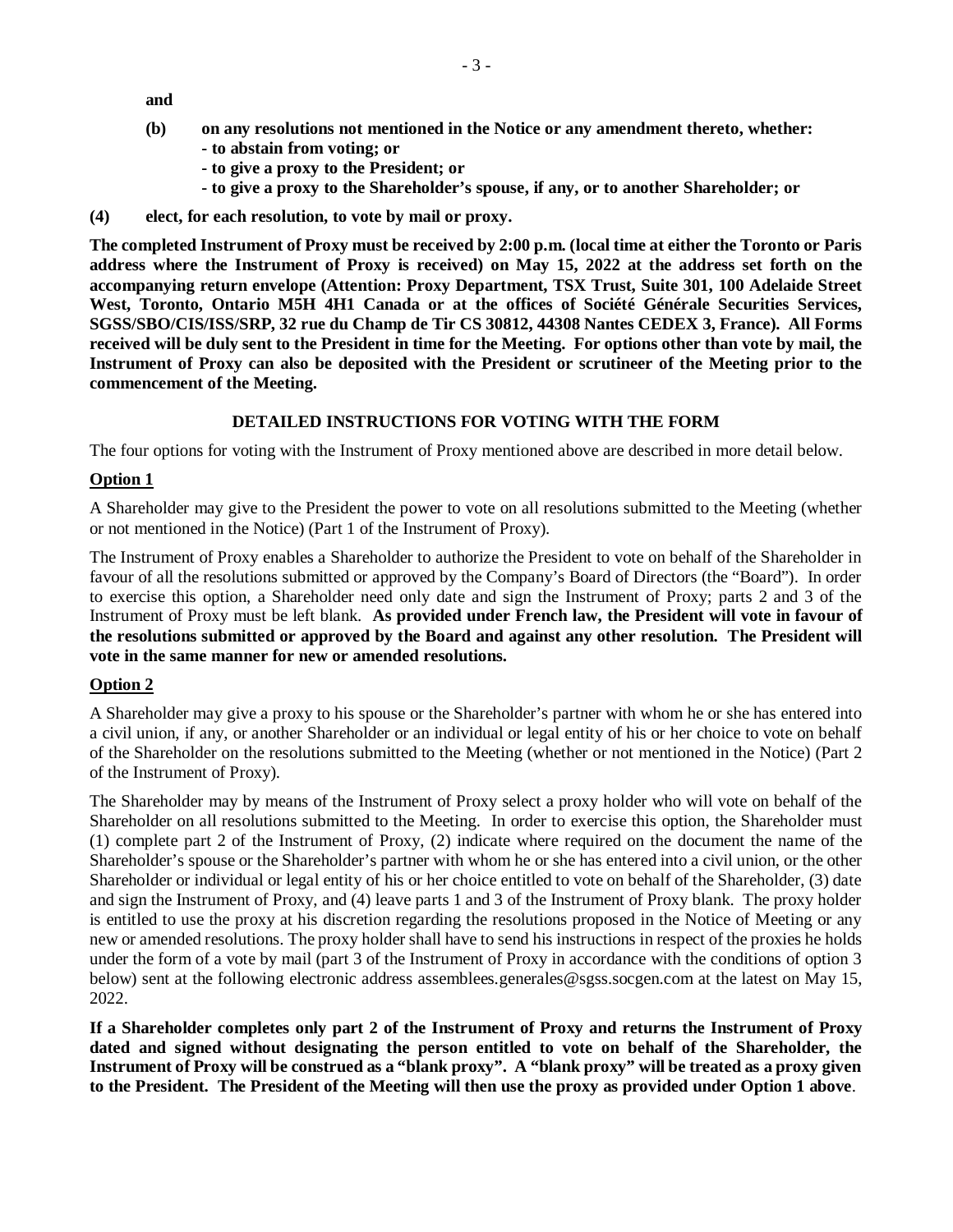# **Option 3**

A Shareholder may vote by mail on all resolutions (Part 3 of the Instrument of Proxy).

To vote by mail, a Shareholder must complete only part 3 of the Instrument of Proxy, and date and sign the Instrument of Proxy. For each resolution mentioned in the Notice, the Shareholder must only mark one box per resolution, depending on whether the Shareholder elects to vote "for" or "against" or to "abstain from voting". According to French law, when a Shareholder abstains from voting, the voting rights of the Shareholder are excluded for the calculation of the majority required to approve the concerned resolution.

A Shareholder who elects to vote by mail must also give voting instructions regarding amendments or new resolutions by indicating whether he wants to abstain from voting for such resolutions or, alternatively, give a proxy to his spouse, the President or another designated Shareholder, by completing the relevant section of part 3 of the Instrument of Proxy. **When a Shareholder has given a proxy to the President, the President must vote on behalf of the Shareholder in favour of the resolutions approved by the Board and against any other resolution. When a Shareholder gives a proxy to another permitted proxy holder, such proxy holder may vote the proxy in his discretion.**

# **Option 4**

A Shareholder may elect to vote by mail for certain resolutions and to vote by proxy for others.

A Shareholder may vote by proxy for certain resolutions and by mail for others. To do so, a Shareholder must put a check mark in box 1b and vote on one or more resolutions shown in part 3. In such case, the Shareholder will be deemed to have intended to vote by proxy, subject to the votes by mail indicated in part 3 of the Instrument of Proxy.

### **Signing of the Instrument of Proxy (Part 4 of the Instrument of Proxy)**

The Shareholder must indicate where required on part 4 of the Instrument of Proxy the Shareholder's full name and address. If this information is already printed on part 4 of the Instrument of Proxy, the Shareholder must correct any inaccuracies in the information. If the Shareholder is a corporate entity, the signatory of the Instrument of Proxy must indicate his full name and the capacity in which he is signing. As to individual Shareholders, when the signatory is not the Shareholder, such signatory must indicate his full name.

### **IN ALL CASES THE INSTRUMENT OF PROXY MUST BE SIGNED BY THE SHAREHOLDER. Forms that are not signed and returned in time will not be taken into account in computing the votes for or against a resolution.**

# **REVOCABILITY OF PROXIES**

**A proxy given by a Shareholder may be revoked at any time upon timely notice in writing of such revocation to the Company.** A Shareholder may revoke a proxy by sending to one of the addresses mentioned above, with receipt no later than 2:00 p.m. (local time at either the Toronto or Paris address where the Instrument of Proxy is received) on May 15, 2022, a notice in writing signed by the Shareholder revoking the proxy previously sent to the above-mentioned addresses. A signed notice of revocation may also be deposited with the President or the scrutineer of the Meeting prior to the commencement of the Meeting.

# **VOTING SHARES AND PRINCIPAL HOLDERS OF VOTING SHARES**

The share capital of the Company consists of common shares. As of the date hereof, 62,491,281 common shares were issued and outstanding. Holders of common shares are entitled to vote at the Meeting with each common share carrying the right to one vote, subject to a double voting right attached to each share recorded in registered form for a continuous period of at least two years.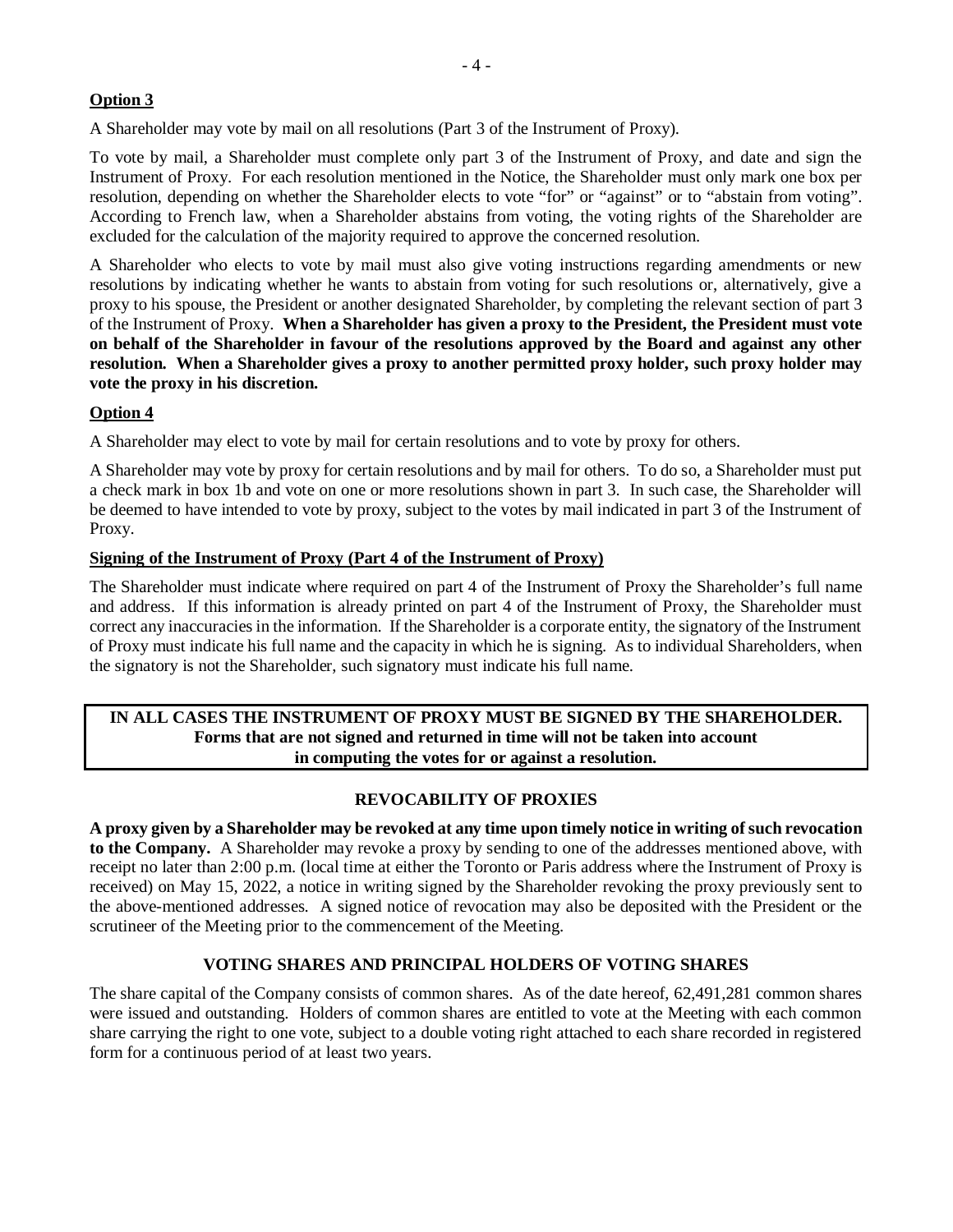The record date for the shareholder to attend and vote is two days before the Meeting. The Company has caused to be prepared a list of the holders of common shares on such record date. Each Shareholder named in the list will be entitled to one vote at the Meeting for each common share shown opposite the Shareholder's name except to the extent that (a) the Shareholder has transferred the ownership of such common share on May 16, 2022, and (b) the transferee of such common share produces a properly executed transfer form ("*ordre de mouvement*") (which can be obtained from the Company's transfer agent, Société Générale Securities Services) establishing that the transferee owns such common share.

A complete list of the registered Shareholders entitled to vote at the Meeting will be open for examination by a Shareholder for any purpose germane to the Meeting, during ordinary business hours for a period of 15 days prior to the Meeting (ie. from May 3, 2022), at the office of Société Générale Securities Services, SGSS/SBO/CIS/ISS/SRP, 32 rue du Champ de Tir CS 30812, 44308 Nantes CEDEX 3, France and at the office of TSX Trust, Suite 301, 100 Adelaide Street West, Toronto, Ontario M5H 4H1 Canada. In accordance with French law (Article R. 225-90 paragraph 2 of the French Commercial Code), a list of the registered Shareholders as at May 3, 2022, will also be open for examination at the registered office of the Company in Paris, France.

As provided by French law, a Shareholder is entitled to vote at the Meeting where the Shareholder can identify itself and demonstrate that the Shareholder has held common shares for a period of at least two days prior to the Meeting date (i.e., at the latest on May 16, 2022, 0:00 am).

This Information Circular and the Instrument of Proxy attached hereto will be sent to all Shareholders holding common shares on or around April 26, 2022. In addition, under French law, the Company must send this Information Circular and the Instrument of Proxy to any Shareholder who has requested them from the Company not less than six calendar days prior to the Meeting.

To the knowledge of the directors and executive officers of the Company, as at the date hereof no person beneficially owns (within the meaning of Canadian securities laws), directly or indirectly, or exercises control or direction over, shares carrying more than 10% of the voting rights attached to the Company's issued and outstanding common shares, other than IAMGOLD France S.A.S., which is the registered holder of 56,058,191 common shares, being approximately 89.71% of the issued and outstanding common shares as at December 31, 2021. IAMGOLD France S.A.S. is an indirect wholly owned subsidiary of IAMGOLD Corporation ("IAMGOLD").

### **ADVICE TO BENEFICIAL HOLDERS OF COMMON SHARES NOT HOLDING THEIR COMMON SHARES IN THEIR OWN NAMES**

**The information set forth in this section is of significant importance to many Shareholders of the Company as a substantial number of Shareholders do not hold their common shares of the Company in their own names.** Shareholders of the Company who do not hold their common shares in their own names (referred to herein as "Beneficial Shareholders") should note that only proxies deposited by Shareholders whose names appear on the records of the Company as the registered holders of common shares can be recognized and acted upon at the Meeting. If common shares are listed in an account statement provided to a Shareholder by a broker, then, in almost all cases, those shares will not be registered in the Shareholder's name on the records of the Company. Such shares will more likely be registered under the name of the Shareholder's broker or an agent of that broker. In Canada, the vast majority of such shares are registered under the name of CDS & Co. (the registration name for The Canadian Depositary for Securities, which acts as nominee for many Canadian brokerage firms). Common shares of the Company held by brokers or their agents or nominees may in certain instances be voted (for or against resolutions) upon the instructions of the Beneficial Shareholder. Without specific instructions, a broker and its agents and nominees are prohibited from voting shares for the broker's clients. **Therefore, Beneficial Shareholders should ensure that instructions respecting the voting of their common shares are communicated to the appropriate person.**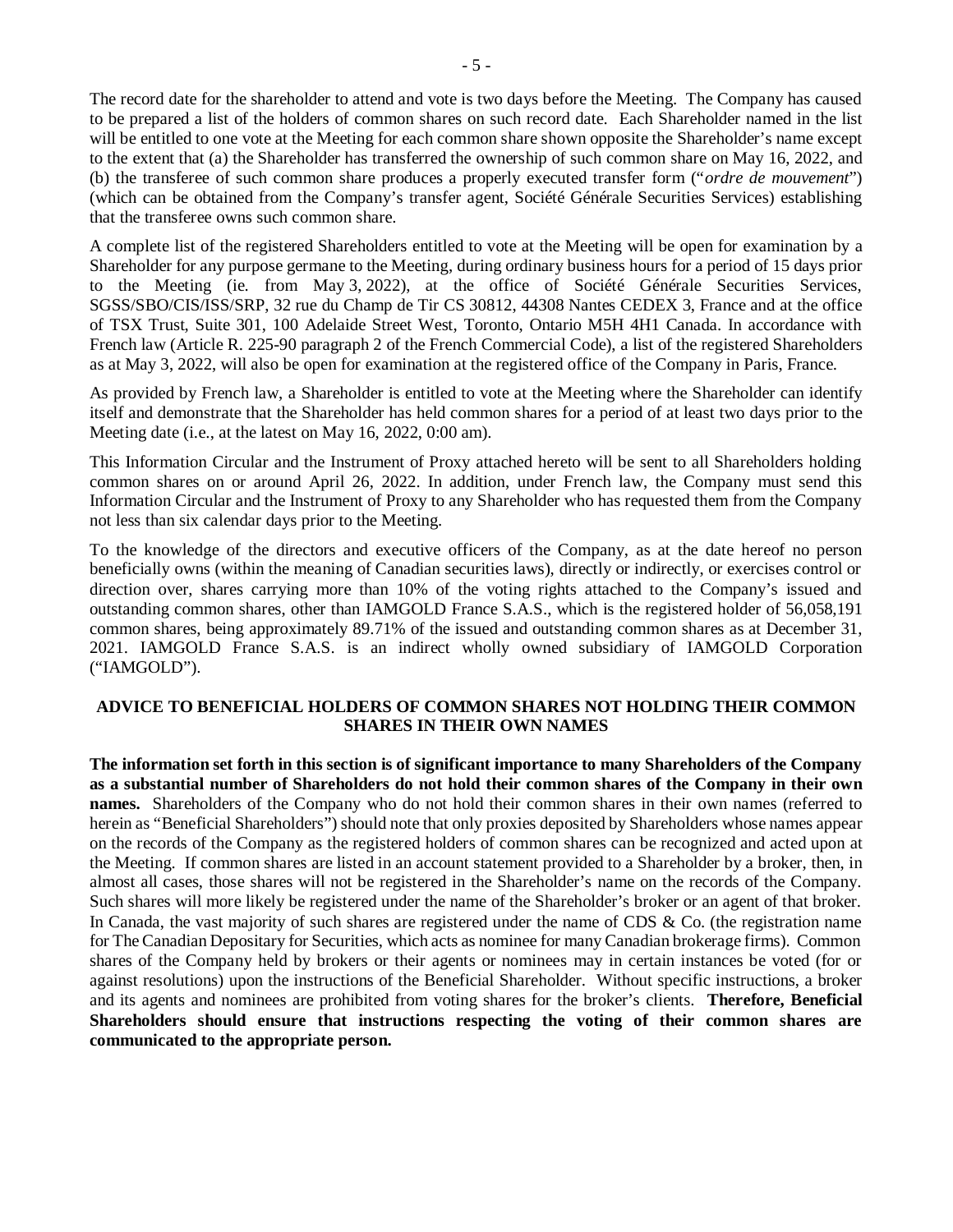Applicable regulatory rules require intermediaries/brokers to seek voting instructions from Beneficial Shareholders in advance of Shareholders' meetings. Every intermediary/broker has its own mailing procedures and provides its own return instructions to clients, which should be carefully followed by Beneficial Shareholders in order to ensure that their common shares are voted at the Meeting. Often, the form of proxy supplied to a Beneficial Shareholder by its broker (or the agent of the broker) is identical to the form of proxy provided to registered Shareholders. However, its purpose is limited to instructing the registered Shareholder (the broker or agent of the broker) how to vote on behalf of the Beneficial Shareholder. The majority of brokers now delegate responsibility for obtaining instructions from clients to Broadridge Financial Solutions, Inc. ("Broadridge"). Broadridge typically applies a special sticker to the proxy forms, mails those forms to the Beneficial Shareholders and asks Beneficial Shareholders to return the proxy forms to Broadridge. Broadridge then tabulates the results of all instructions received and provides appropriate instructions respecting the voting of shares to be represented at the meeting. **A Beneficial Shareholder receiving a proxy with a Broadridge sticker on it cannot use that proxy to vote common shares directly at the Meeting – the proxy must be returned to Broadridge well in advance of the Meeting in order to have the common shares voted.**

Although a Beneficial Shareholder may not be recognized directly at the Meeting for the purposes of voting common shares of the Company registered in the name of his broker (or an agent of the broker), a Beneficial Shareholder may attend at the Meeting as proxy holder for the registered Shareholder and vote such common shares in that capacity. Beneficial Shareholders who wish to attend the Meeting and indirectly vote their common shares as proxy holder for the registered Shareholder should enter their own names in the blank space on the Instrument of Proxy provided to them and return the same to their broker (or the broker's agent) in accordance with the instructions provided by such broker (or agent), well in advance of the Meeting.

All references to Shareholders in this Management Information Circular and the accompanying Instrument of Proxy and Notice of Meeting are to Shareholders of record unless specifically stated otherwise. Where documents are stated to be available for review or inspection, such items will be shown upon request to registered Shareholders who produce proof of their identity.

### **QUORUM AND MAJORITY REQUIREMENTS FOR THE MEETING**

The resolutions to be presented to the Shareholders include ordinary resolutions in the context of an ordinary general meeting.

Under French law, the ordinary general meeting may only take place on first call if the Shareholders present or represented hold at least one-fifth of the voting shares. This quorum requirement does not apply on second call. The resolutions must be passed by a majority of the votes cast by the Shareholders present or represented at the Meeting (with no accounting of the abstening votes).

### **ELECTION OF DIRECTORS**

The persons named below are the nominees of the Board for election as directors. The following table sets forth the name of each proposed nominee for election as a director, all positions and offices presently held by the nominee with the Company, the nominee's present and principal occupation for the past five years, the date of the nominee's first appointment as a director and the number of shares of the Company the nominee represents are beneficially owned (within the meaning of Canadian securities laws) by such nominee, directly or indirectly or over which control or direction is exercised, as of the date hereof.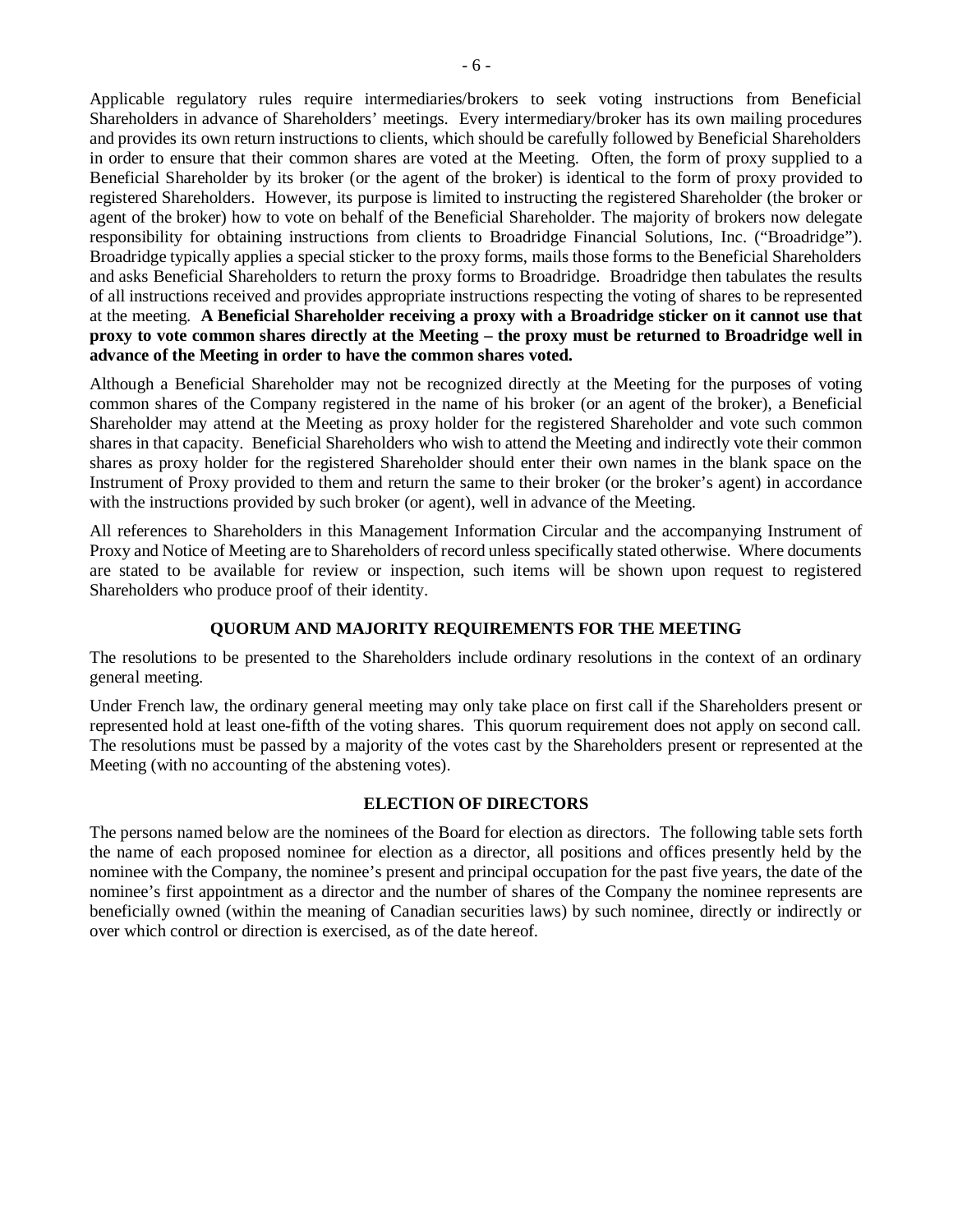| Name and Municipality of<br>Residence and Position<br>with the Company                                                    | Present and Principal<br>Occupation for the Past Five Years                                                                                                                                                                                                                                                                                                       | Date of First<br>Appointment as<br>Director | Common Shares<br>Beneficially<br>Owned or<br>Controlled |
|---------------------------------------------------------------------------------------------------------------------------|-------------------------------------------------------------------------------------------------------------------------------------------------------------------------------------------------------------------------------------------------------------------------------------------------------------------------------------------------------------------|---------------------------------------------|---------------------------------------------------------|
| Tim Bradburn<br>Mississauga, Ontario, Canada<br>Director                                                                  | Senior Vice President, General Counsel and<br>Corporate Secretary, IAMGOLD Corporation<br>since September 2007.                                                                                                                                                                                                                                                   | August 6, 2020                              | Nil                                                     |
| Silviu Bursanescu<br>Toronto, Ontario, Canada<br>Director                                                                 | Senior Legal Counsel, IAMGOLD Corporation<br>since June, 2020; prior thereto, Senior Legal<br>Counsel at Bombardier Inc. from 2018 to 2020;<br>Senior Legal Counsel at Québécor Média Inc.<br>from 2013 to 2018.                                                                                                                                                  | May 19, 2021                                | Nil                                                     |
| Susanne A. Hermans <sup>(1)</sup><br>Littleton, Colorado, USA<br>Director                                                 | Financial accounting consulting since 2016;<br>Director, Enduro Metals Corporation since June<br>2020.                                                                                                                                                                                                                                                            | May 24, 2017                                | Nil                                                     |
| Janandre Lamprecht<br>Toronto, Ontario, Canada<br>Director                                                                | Senior Director, Corporate Controller, IAMGOLD<br>Corporation since July 2018; prior thereto,<br>Manager, External Reporting at Toronto Hydro<br>Corporation from 2017 to 2018; Senior Manager at<br>PWC Toronto and Johannesburg from 2012 to<br>2017.                                                                                                           | May 22, 2019                                | Nil                                                     |
| Dorena Quinn<br>Caledon, Ontario, Canada<br>Director                                                                      | Vice President, People, IAMGOLD Corporation<br>since 2018; prior thereto, Vice President, People<br>and Culture at Numeris from 2003 to 2018.                                                                                                                                                                                                                     | February 24, 2022                           | Nil                                                     |
| Ian Smith $(1)(2)$<br>Delta, British Columbia,<br>Canada<br>Director                                                      | Director, Sanatana Resources Inc. since January<br>2019 and Chairman since June 2019, Director,<br>Numa Numa Resources Inc. since January 2022;<br>prior thereto, Director, SOPerior Fertilizer Corp<br>from May 2019 to June 2021, Director, Canada<br>Coal Inc. from February 2012 to March 2021 and<br>Chairman of Santa Fe Metals Corp. from 2013 to<br>2016. | March 14, 2008                              | Nil                                                     |
| David H. Watkins <sup>(1)(2)</sup><br>Victoria, British Columbia,<br>Canada<br>Director and President of the<br>Directors | Director, Enduro Metals Corporation since March<br>2020, Director, Golden Minerals Company since<br>July 2009 and Director, Commander Resources<br>Ltd since May 2007.                                                                                                                                                                                            | October 6, 2006                             | Nil                                                     |

(1) Member of the Audit Committee.

(2) Member of the Compensation Committee.

The Company's charter stipulates that the directors shall be elected by the Shareholders and that the Board shall consist of not more than 18 or less than three directors. Directors are elected for one-year terms, which can be renewed only by a vote of the Shareholders. The Board appoints, and has the power at all times to remove the President and the Directeur-Général of the Company. The Company does not have an executive committee of its Board.

To the knowledge of the directors, no proposed director is at the date hereof, or has been within the ten years preceding the date hereof, a director, chief executive officer or chief financial officer of any issuer that:

(a) was the subject of a cease trade or similar order or an order that denied the relevant issuer access to any exemption under securities legislation that was in effect for a period of more than 30 consecutive days, while the proposed director was acting in the capacity as a director, chief executive officer or chief financial officer of such issuer; or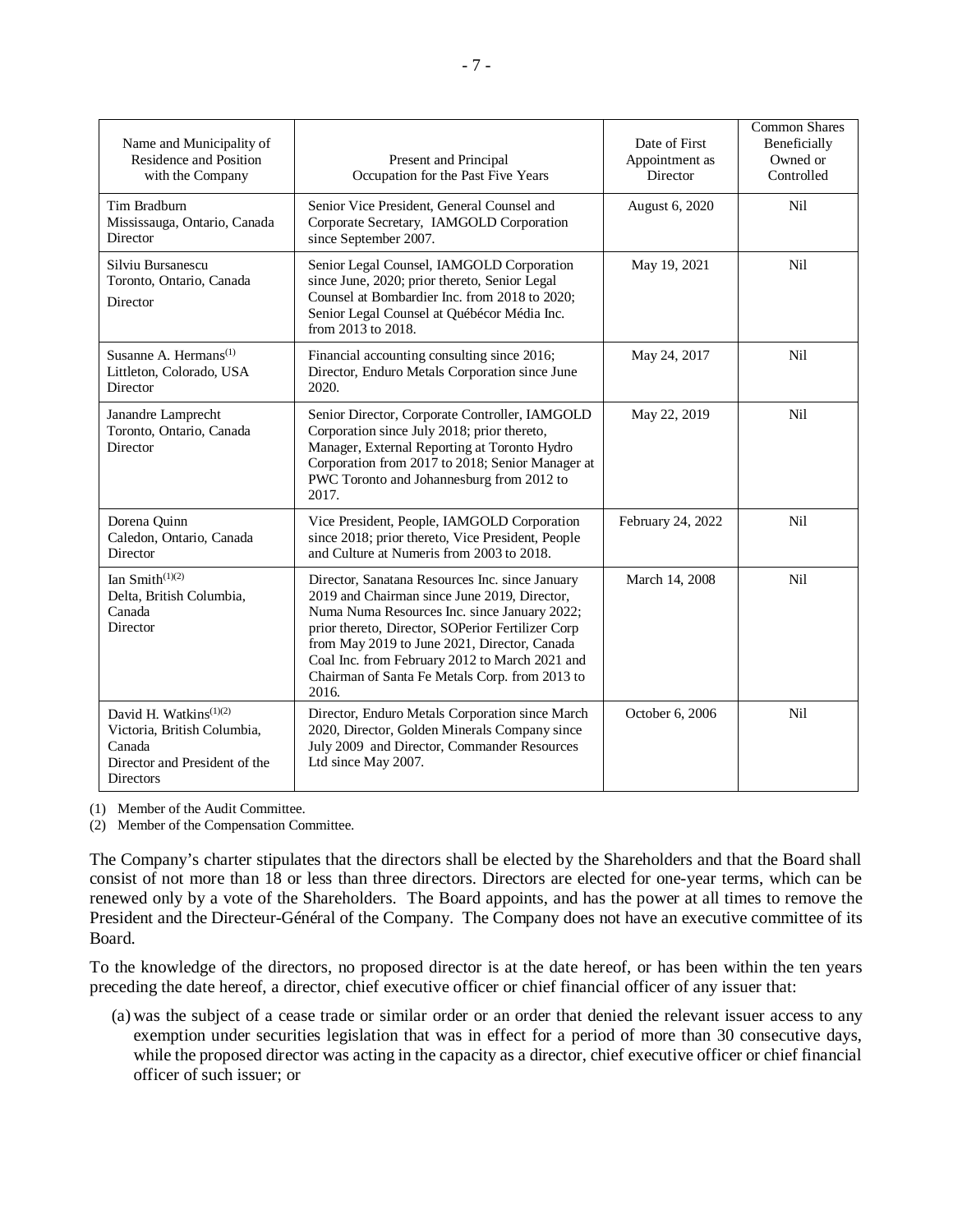(b) was the subject of a cease trade or similar order or an order that denied the relevant company access to any exemption under securities legislation that was in effect for a period of more than 30 consecutive days that was issued after the proposed director ceased to be a director, chief executive officer or chief financial officer of such issuer that resulted from an event that occurred while the proposed director was acting in the capacity as a director, chief executive officer or chief financial officer of such issuer.

Other than set forth below, to the knowledge of the directors, no proposed director:

- (a) is, as at the date hereof, or has been within the 10 years before the date hereof, a director or executive officer of any issuer that, while the proposed director was acting in that capacity, or within a year of the proposed director ceasing to act in that capacity, became bankrupt, made a proposal under any legislation relating to bankruptcy or insolvency or was subject to or instituted any proceedings, arrangement or compromise with creditors or had a receiver, receiver manager or trustee appointed to hold such issuers' assets; or
- (b)has, within the 10 years before the date hereof, become bankrupt, made a proposal under any legislation relating to bankruptcy or insolvency, or become subject to or instituted any proceedings, arrangement or compromise with creditors, or had a receiver, receiver manager or trustee appointed to hold the proposed director's assets.

Mr. David H.Watkins was a director of Landdrill International Inc. ("Landdrill") from June 2011 until August 26, 2012. On August 31, 2012, Landdrill obtained an Initial Order from the Court of Queen's Bench of New Brunswick under the *Companies' Creditors Arrangement Act* (Canada) ("CCAA") granting protection from creditors. On May 30, 2013, the court terminated CCAA proceedings and Landdrill was adjudged bankrupt. Grant Thornton Poirier Ltd. of Saint John, New Brunswick was appointed trustee in respect of the bankruptcy.

Mr. Watkins was a director of Atna Resources Ltd ("Atna") from April, 2000 to May 31, 2016. On November 18, 2015, Atna and its affiliated debtors each filed a voluntary petition for relief under Chapter 11 of title 11 of the United States Bankruptcy Code in the Bankruptcy Court for the District of Colorado. A plan for liquidation was confirmed by the court on November 29, 2016.

### **SUPPORT SERVICES AGREEMENT**

Effective November 10, 2015, the independent directors of the Company approved a new support services agreement between IAMGOLD and EURO, (hereafter the "Agreement"), which has been approved by EURO's Shareholders other than IAMGOLD at the general meeting of EURO held on May 25, 2016. The objective of the new Agreement was to provide clarification on support services provided. A copy of the Agreement is available under the Company's issuer profile on [www.sedar.com.](http://www.sedar.com/) The Agreement covers certain day-to-day services (including assistance with (i) cash management and investment, (ii) accounting and financial services, (iii) corporate secretary, (iv) investor relations and shareholder communications, as well as governmental relations, (v) legal and tax services, and (vi) technical and geological support) provided by IAMGOLD to the Company. IAMGOLD's address is 401 Bay Street, Suite 3200, Toronto, Ontario, Canada M5H 2Y4. The Agreement provides that the Company will pay IAMGOLD all direct and indirect costs incurred by IAMGOLD in providing the support services, plus a mark-up equal to 5% of such costs.

### **INTEREST OF INFORMED PERSONS IN MATERIAL TRANSACTIONS**

IAMGOLD is an "informed person" of the Company by virtue of its direct and indirect ownership of more than 10% of the Company's common shares, and is a party to the Support Services Agreement described above under "Support Services Agreement".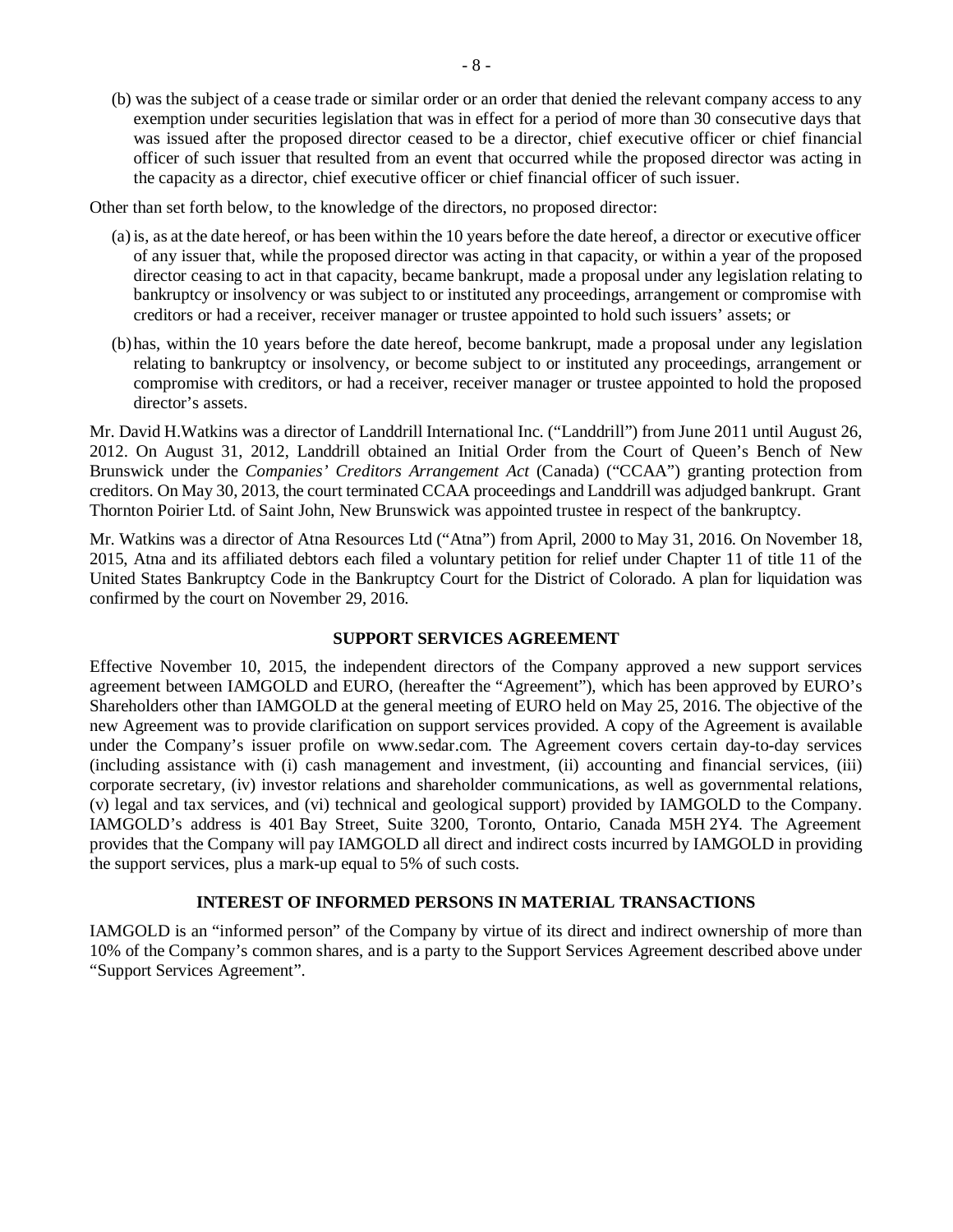### **COMPENSATION OF EXECUTIVE OFFICERS AND DIRECTORS**

#### **Executive Compensation**

The only officers that French law recognizes are the President of the Board of Directors, the Directeur-Général and Deputy Directeur-Général. The Summary Compensation Table set out below provides a summary of executive compensation paid by the Company to the Directeur-Général, the Deputy Directeur-Général and the President of the Board of Directors (collectively, the "Named Executive Officers"). There were no other executive officers whose total salary and bonus in respect of the financial year ended December 31, 2021 exceeded C\$150,000. The Company's reporting currency is the European Union euro  $(\bigoplus$ . However, all amounts paid by the Company to the Named Executive Officers and directors were in the form of United States dollars (US\$). All currency amounts below are expressed in US\$.

### **Compensation Discussion and Analysis**

The Company did not compensate any of the Named Executive Officers during the most recently completed financial year. The Company reimbursed the Named Executive Officers for travel and accommodation expenses incurred by them in the course of the discharge of their duties.

| Name and<br>principal position                                    | Year                 | Salary<br>(USS)   | Share-<br>based<br>Awards | Option-based<br>Awards<br>(USS) |                                      | Non-equity incentive<br>plan compensation | All other<br>compensation<br>(US\$) | Total<br>compensation<br>(US\$) |
|-------------------------------------------------------------------|----------------------|-------------------|---------------------------|---------------------------------|--------------------------------------|-------------------------------------------|-------------------------------------|---------------------------------|
| (a)                                                               | (b)                  | (c)               | (US\$)<br>(d)             | (e)                             | (USS)<br>(f)                         |                                           | (g)                                 | (h)                             |
|                                                                   |                      |                   |                           |                                 | Annual<br>incentive<br>plans<br>(f1) | Long-term<br>incentive<br>plans<br>(f2)   |                                     |                                 |
| David H. Watkins<br>President of the Board of<br><b>Directors</b> | 2021<br>2020<br>2019 | Nil<br>Nil<br>Nil | Nil<br>Nil<br>Nil         | Nil<br>Nil<br>Nil               | Nil<br>Nil<br>Nil                    | Nil<br>Nil<br>Nil                         | Nil<br>Nil<br>Nil                   | Nil<br>Nil<br>Nil               |
| Tidiane Barry <sup>(1)</sup><br>Directeur-Général                 | 2021<br>2020<br>2019 | Nil<br>Nil<br>Nil | Nil<br>Nil<br>Nil         | Nil<br>Nil<br>Nil               | Nil<br>Nil<br>Nil                    | Nil<br>Nil<br>Nil                         | Nil<br>Nil<br>Nil                   | Nil<br>Nil<br>Nil               |
| Sophie Hallé <sup>(2)</sup><br>Deputy Directeur-Général           | 2021<br>2020<br>2019 | Nil<br>Nil<br>Nil | Nil<br>Nil<br>Nil         | Nil<br>Nil<br>Nil               | Nil<br>Nil<br>Nil                    | Nil<br>Nil<br>Nil                         | Nil<br>Nil<br>Nil                   | Nil<br>Nil<br>Nil               |

#### **Summary Compensation Table**

(1) Mr. Tidiane Barry was appointed Directeur-Général on September 6, 2019; prior thereto Mr. Benjamin Little from 2013 to 2019.

(2) Mrs. Sophie Hallé was appointed Deputy Directeur-Général on May 22, 2019 ; prior thereto Mrs. Line Lacroix from 2013 to 2019.

#### **Compensation of Directors**

During 2021, each independent director (Mrs Hermans and Messrs. Smith and Watkins) received an annual gross retainer of US\$21,428, adjusted in respect of each of them for the time he or she was actually director during the year, an additional gross US\$1,339 per Board of directors' meeting attended, and gross US\$1,071 for each meeting of a committee of the Board of Directors attended. The directors were also reimbursed for reasonable travel and other expenses properly incurred by them in attending meetings of the Board or its committees.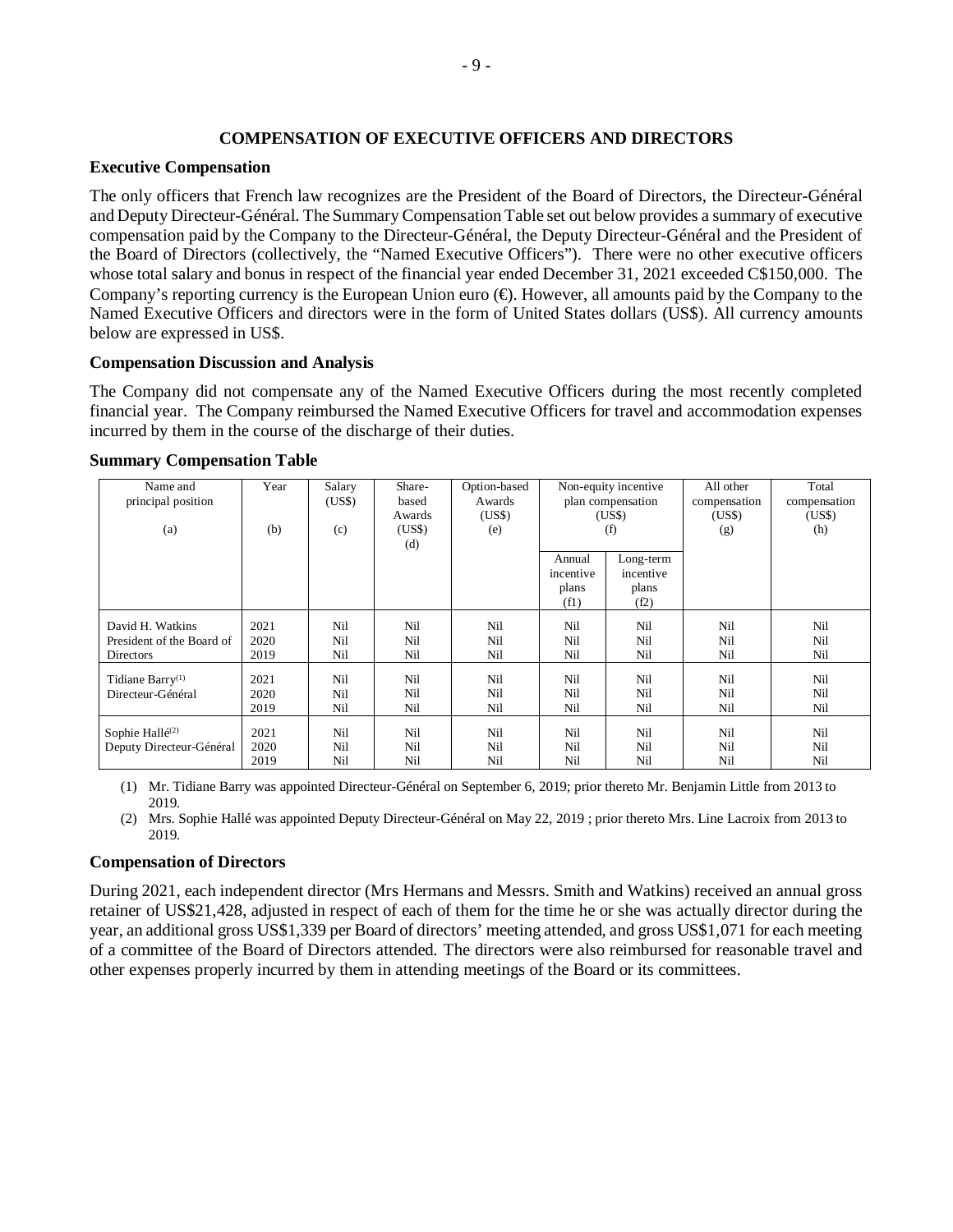| Name               | Compensation | Share-based | Option-based | Non-equity     | All other    | Total        |
|--------------------|--------------|-------------|--------------|----------------|--------------|--------------|
|                    | for his/her  | Awards      | Awards       | incentive plan | compensation | compensation |
|                    | position as  | (US\$)      | (US\$)       | compensation   | (US\$)       | (US\$)       |
|                    | Director     |             |              | (US\$)         |              |              |
| (a)                | (US\$)       | (d)         | (e)          | (f)            | (g)          | (h)          |
|                    |              |             |              |                |              |              |
|                    | (c)          |             |              |                |              |              |
| Susanne A.Hermans  | 32,929       | Nil         | Nil          | Nil            | Nil          | 32,929       |
| Janandre Lamprecht | Nil          | Nil         | Nil          | Nil            | Nil          | Nil          |
| Tim Bradburn       | Nil          | Nil         | Nil          | Nil            | Nil          | Nil          |
| Silviu Bursanescu  | Nil          | Nil         | Nil          | Nil            | Nil          | Nil          |
| Dorena Quinn       | Nil          | Nil         | Nil          | Nil            | Nil          | Nil          |
| Ian Smith          | 32,929       | Nil         | Nil          | Nil            | Nil          | 32,929       |
| David H. Watkins   | 31,762       | Nil         | Nil          | Nil            | Nil          | 31,762       |

The net compensation paid and payable to each of the directors during the financial year ended December 31, 2021 was as follows:

#### **Incentive Plan Awards**

On February 18, 1995, the Company established a stock option plan (the "Plan") for certain managers and key employees of the Company and its affiliated companies. However, in light of IAMGOLD's position as the controlling shareholder of the Company, it is not anticipated that any options will be issued under the Plan in the future.

As of the date hereof, and as at December 31, 2021, the end of the Company's most recently completed financial year, there were no options issued or outstanding under the Plan. No other options or rights to acquire securities of the Company are issued and outstanding.

#### **Compensation Governance**

The Board has established a Compensation Committee comprised of Messrs. Watkins and Smith, both of whom are independent directors for the purposes of applicable Canadian securities legislation. Each of Messrs. Watkins and Smith has direct experience relevant to his responsibilities in executive compensation by virtue of his present or former service as a director or senior executive officer of one or more reporting issuers. The primary function of the Compensation Committee is to assist the Board in reviewing the organizational structure of the Company, identifying suitable persons for appointment as officers of the Company and considering succession planning issues as necessary, establishing, administering and evaluating the compensation principles, criteria, policies and plans for the Company's executive officers; providing guidance to senior management regarding the compensation of employees; and providing recommendations to the Board which are determined from time to time to be the subject of Board approval.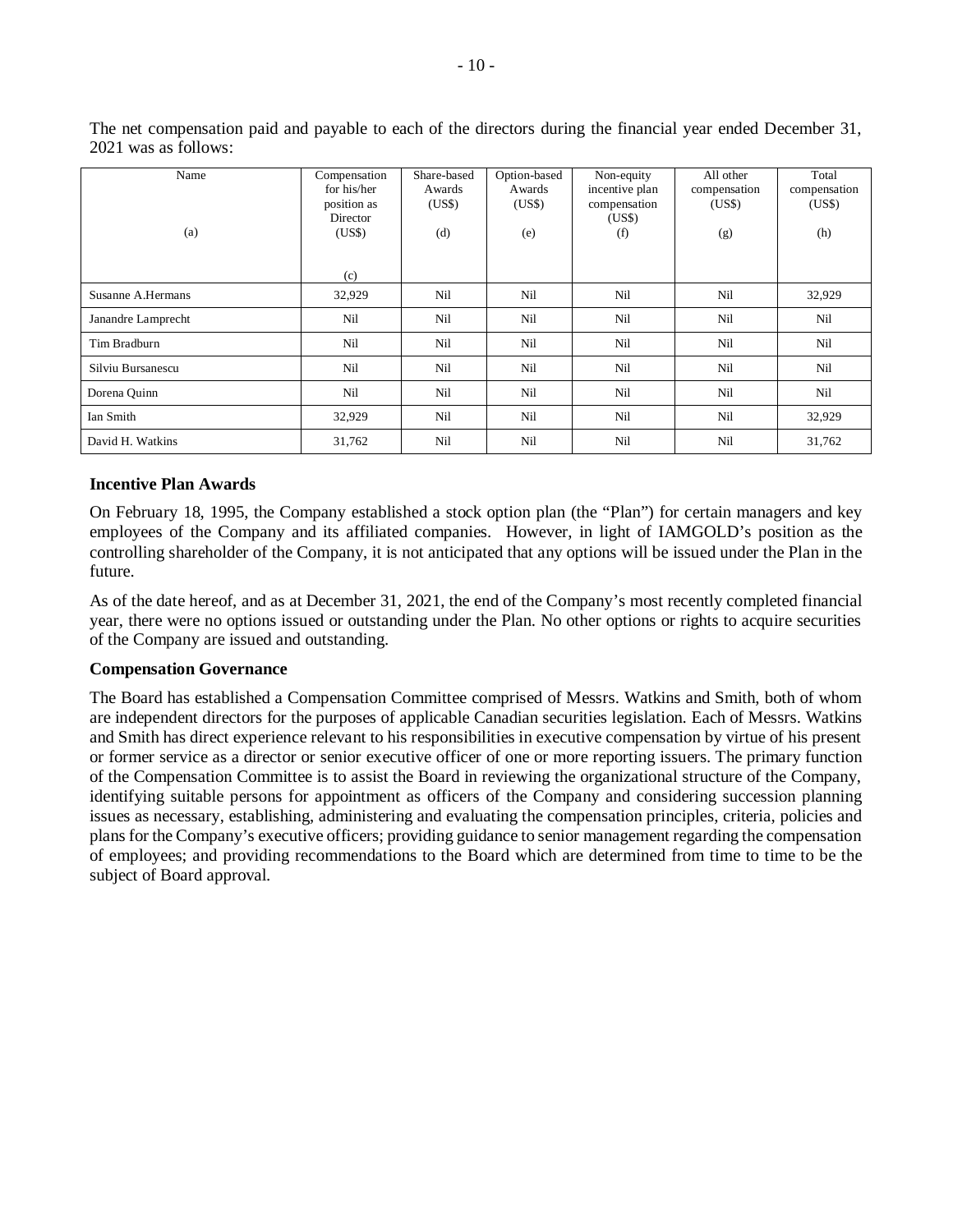### **Performance Graph**

The following graph shows the cumulative total shareholder return on the common shares for the fiscal years ended December 31, 2017 through 2021 together with the total shareholder return of the Euronext CAC 40 Index. The graph assumes an initial investment of  $\epsilon 000$  at January 1, 2017 and is based on the trading prices of the common shares on NYSE Euronext Paris Stock Exchange for the dates indicated. The calculation of the cumulative total shareholder return on the common shares includes payments of dividends of €0.15 per share in 2017, €0.15 per share in 2018, €0.20 per share in 2019, €0.20 per share in 2020 and €0.25 per share in 2021 and assumes dividends are re-invested in common shares at the closing price of the common shares on the date of payment.

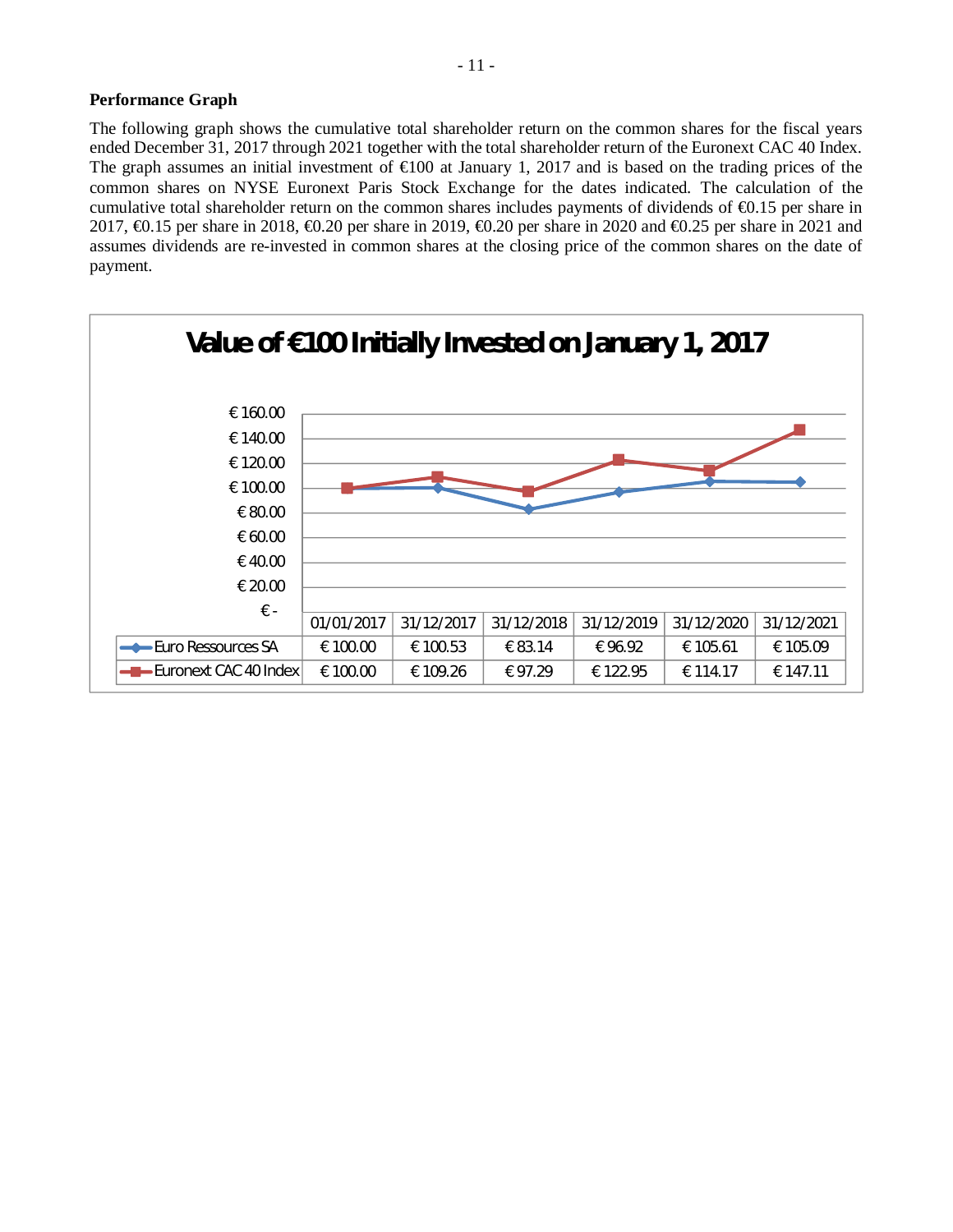### **SECURITIES AUTHORIZED FOR ISSUANCE UNDER EQUITY COMPENSATION PLANS**

As at December 31, 2021, there were no securities authorized for issuance under the Company's equity compensation plans. See "Compensation of Executive Officers and Directors - Incentive Plan Awards"

### **INDEBTEDNESS OF DIRECTORS AND EXECUTIVE OFFICERS**

No director, executive officer or employee or former director, executive officer or employee of the Company or any of its subsidiaries has been indebted to the Company during or since the fiscal year ended December 31, 2021.

### **INDEBTEDNESS OF DIRECTORS AND EXECUTIVE OFFICERS UNDER SECURITY PURCHASE OR OTHER PROGRAMS**

No director or executive officer of the Company nor any associate of such persons has been indebted to the Company or any of its subsidiaries during or since the fiscal year ended December 31, 2021.

### **CORPORATE GOVERNANCE PRACTICES**

### **The Directors of the Company**

Mrs Hermans and Messrs. Smith and Watkins are considered to be "independent" for the purposes of National Instrument 58-101 "*Disclosure of Corporate Governance Practices*". Mrs. Lamprecht, Mrs. Quinn, Mr. Bursanescu and Mr. Bradburn, are considered not to be independent by virtue of their status as officers or employees of IAMGOLD, the Company's controlling shareholder. Accordingly, three of the seven directors of the Company are independent. This is a not a majority of the directors. In order to facilitate the exercise of independent judgment in carrying out its responsibilities, when appropriate, and in accordance with applicable law, the directors of the Company who are not independent declare their interest in matters under consideration by the directors and abstain from consideration and approval of such matters. As well, the directors who are independent meet from time to time as appropriate (either constituted as the Audit and Corporate Governance Committee, the Compensation Committee or as independent directors) in the absence of those directors who are not independent.

The following directors are directors of other reporting issuers (or the equivalent) in a jurisdiction or a foreign jurisdiction:

| <b>Director</b>  | Name of Other Reporting Issuer                       |
|------------------|------------------------------------------------------|
| Ian Smith        | Numa Numa Resources Inc.                             |
| David H. Watkins | Golden Minerals Company and Commander Resources Ltd. |

The President of the Directors (the equivalent to the non-executive chairman of the Board of Directors) is Mr. David H.Watkins, who is considered to be an independent director.

The directors have regular quarterly meetings and meet more frequently on a needs basis. The directors do not hold regularly scheduled meetings at which the non-independent directors and members of management of the Company are not present; however, from time to time as appropriate and necessary during the regularly scheduled directors' meetings the directors meet without members of management or the non-independent directors present.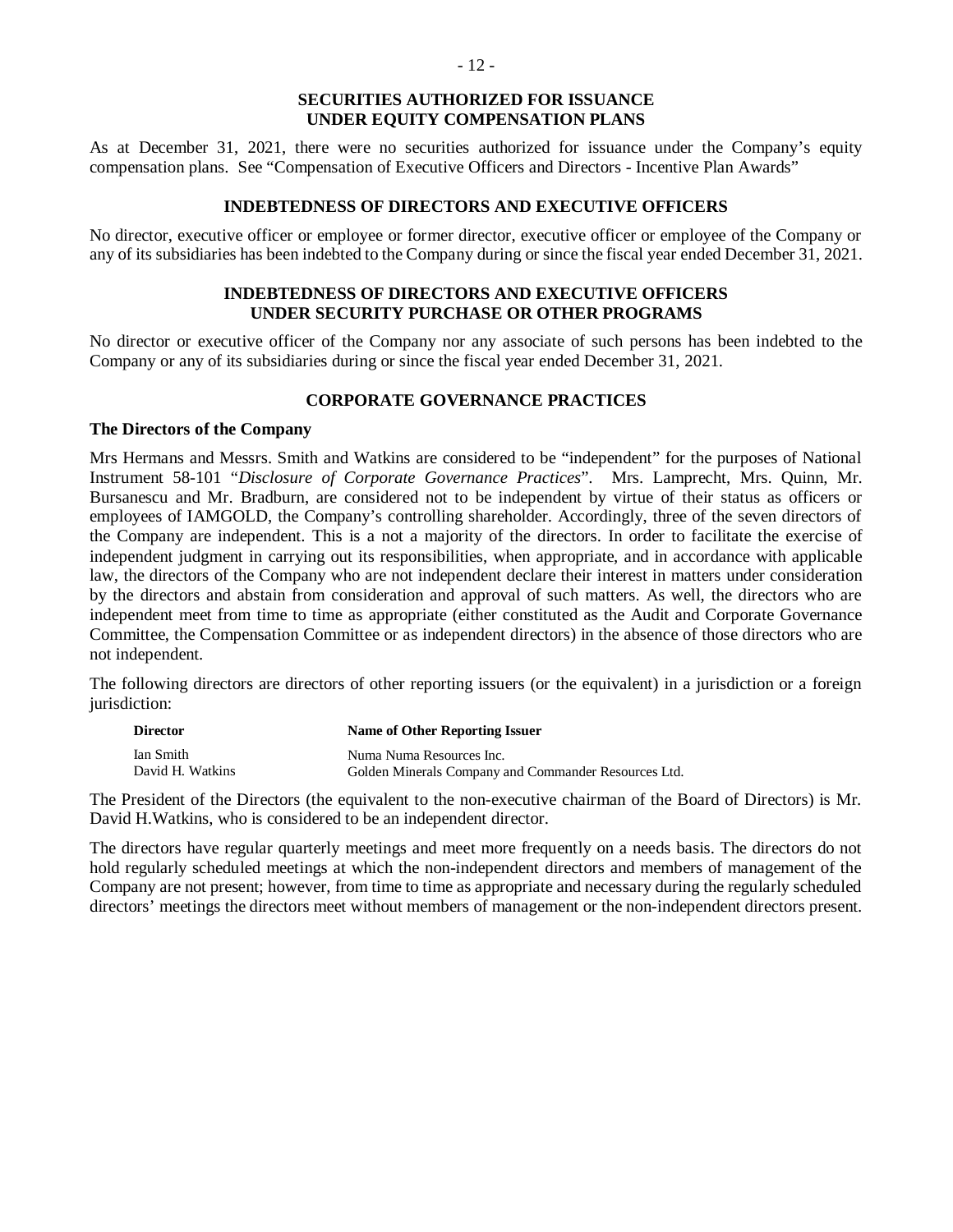| <b>Director</b>    | Number of meetings attended                     |     |
|--------------------|-------------------------------------------------|-----|
| David Watkins      | <b>Board Meetings</b>                           | 7/8 |
|                    | <b>Audit and Corporate Governance Committee</b> | 5/5 |
| Ian Smith          | <b>Board Meetings</b>                           | 8/8 |
|                    | Audit and Corporate Governance Committee        | 5/5 |
| Susanne A. Hermans | <b>Board Meetings</b>                           | 8/8 |
|                    | Audit and Corporate Governance Committee        | 5/5 |
| Tim Bradburn       | <b>Board Meetings</b>                           | 7/8 |
| Silviu Bursanescu  | <b>Board Meetings</b>                           | 3/5 |
| Janandre Lamprecht | <b>Board Meetings</b>                           | 7/8 |
| Benjamin Little    | <b>Board Meetings</b>                           | 3/3 |
| Affie A. Simanikas | <b>Board Meetings</b>                           | 4/6 |

The following is the attendance record of each director or former director at meetings of the directors and committees of the directors during the year ended December 31, 2021 when such director was a director or member of a committee:

#### **Mandate of the Board of Directors**

#### *Scope of the Board of Directors' Duties*

The directors of the Company are responsible for the stewardship of the Company and satisfy their legal responsibility to manage or supervise the management of the Company's business in the interest of its shareholders through the Directeur-Général. In doing so, each director must act honestly, in good faith, and in the best interests of the Company. The directors guide the strategic direction, monitor the financial results, and are ultimately accountable to the Company's shareholders. The directors are kept informed of the Company's operations at meetings of the directors and committees, and through reports and analyses by, and discussions with, management. The directors manage the delegation of decision making authority to management through resolutions under which management is given authority to transact business, but only within specific limits and restrictions.

#### *Duties and Responsibilities*

#### Selection of Management

The directors are responsible for appointing the Directeur-Général (the functional equivalent of the Chief Executive Officer) and one or several Deputy Directeurs-Généraux, for monitoring and evaluating their performance, and approving their compensation. Upon recommendation of the Directeur-Général and the Compensation Committee, the directors are also responsible for approving the appointment and reviewing the remuneration of any executives who are appointed by the directors. The directors also ensure that adequate plans are in place for management succession and conduct an annual review of such plans.

#### Corporate Strategy

The directors are responsible for reviewing and approving the Company's corporate mission statement and corporate strategy on a yearly basis, as well as determining the goals and objectives to achieve and implement the corporate strategy, while taking into account, among other things, the opportunities and risks of the business. It is intended that the directors will, on an annual basis, meet for a strategic planning session to set the plans for the upcoming year. In addition to the general management of the business, the directors expect management to achieve the corporate goals set by the directors, and the directors monitor throughout the year the progress made against these goals.

In addition, the directors approve key transactions which have strategic impact to the Company, such as acquisitions, key supply arrangements and strategic alliances. Through the delegation of signing authorities, the directors are responsible for setting out the types of transactions which require approval of the directors before completion.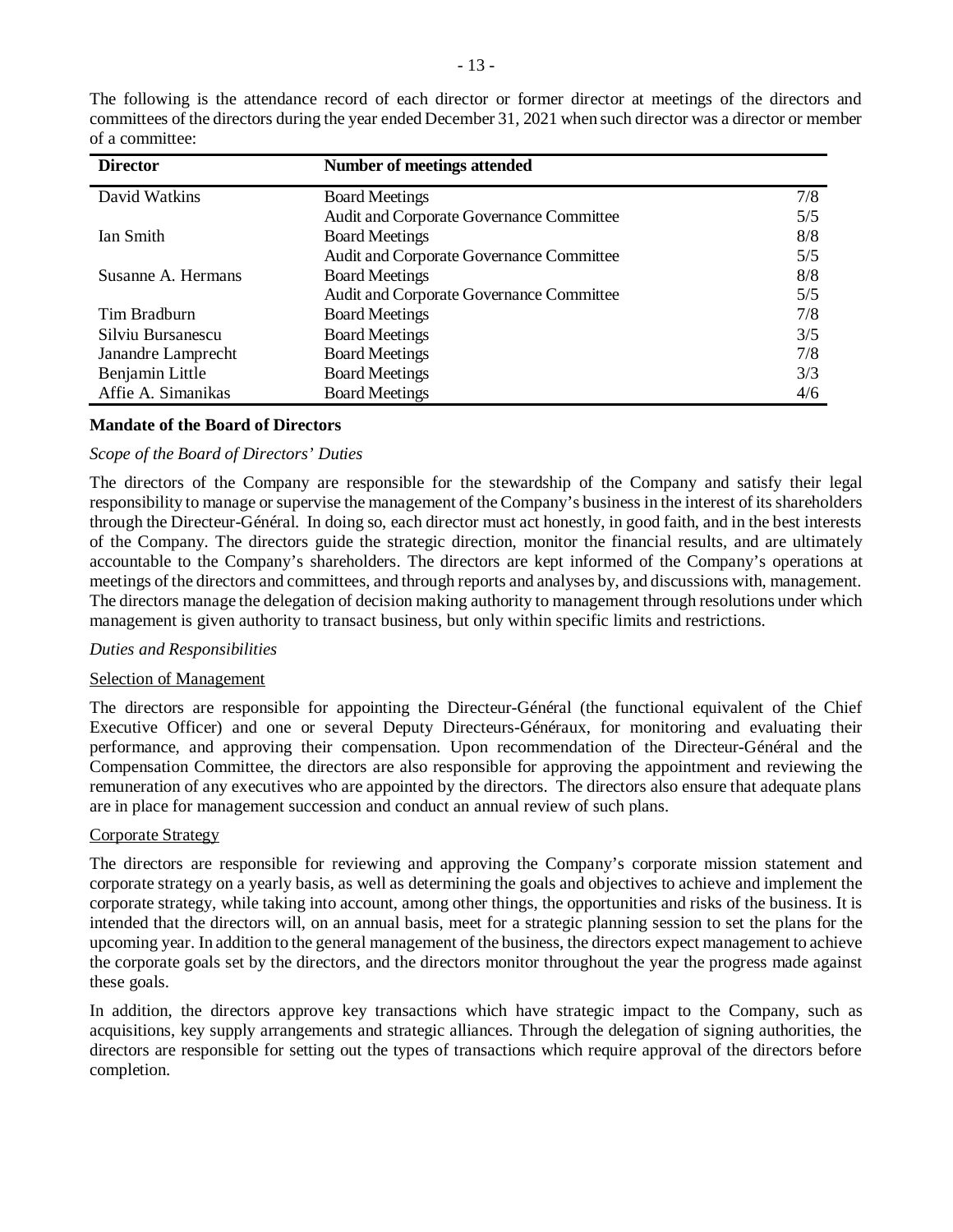### Fiscal Management and Reporting

The directors monitor the financial performance of the Company and must ensure that the financial results are reported (a) to shareholders and regulators on a timely and regular basis, and (b) fairly and in accordance with generally accepted accounting principles. The directors must also ensure that all material developments of the Company are disclosed to the public on a timely basis in accordance with applicable securities regulations. In the spring of each year, the directors reviews and approves the Company's Annual Report, which is sent to shareholders and which describes the achievements and performance of the Company for the preceding year. The Audit and Corporate Governance Committee also approves (subject to shareholder ratification) the appointment of the Company's auditors.

### Legal Compliance

The directors are responsible for overseeing compliance with all relevant policies and procedures by which the Company operates and ensuring that the Company operates at all times in compliance with all applicable laws and regulations, and to the highest ethical and moral standards.

#### Statutory Requirements

The directors are responsible for approving all matters which require the Board approval as prescribed by applicable statutes and regulations. Management of the Company ensures that such matters are brought to the attention of the directors as they arise.

### Formal Directors Evaluation

In light of the small size of the Board of Directors, the directors do not undertake a formal annual evaluation process to review their performance.

#### Risk Management

The directors are responsible for identifying the Company's principal risks and ensuring the implementation of appropriate systems to manage these risks. The directors are also responsible for the integrity of the Company's internal control and management of information systems.

#### External Communications

The directors are responsible for overseeing the establishment, maintenance and annual review of the Company's external communications policies which should address how the Company interacts with analysts and the public and should also contain measures for the Company to avoid selective disclosure. The directors are responsible for establishing a process for receiving shareholder feedback.

### **Director Orientation and Continuing Education**

The directors do not undertake a formal orientation or continuing education program. However, orientation and education activities that are undertaken on an *ad hoc* basis include meeting with the Company's management, its external legal counsel and auditors, and other external consultants as may be determined is appropriate or desirable from time to time by the directors. The directors consider that these orientation and education activities are appropriate given the nature and scope of the Company's business activities.

### **Nomination of Directors**

The Audit and Corporate Governance Committee, which is comprised entirely of independent Directors, considers proposed nominees for directors as vacancies arise, with a view to ensuring that the Board of Directors is comprised of individuals with a complimentary range of general business and industry-specific experience and financial literacy. The Audit and Corporate Governance Committee may, if necessary, engage the assistance of outside advisors to identify suitable nominees for election as directors.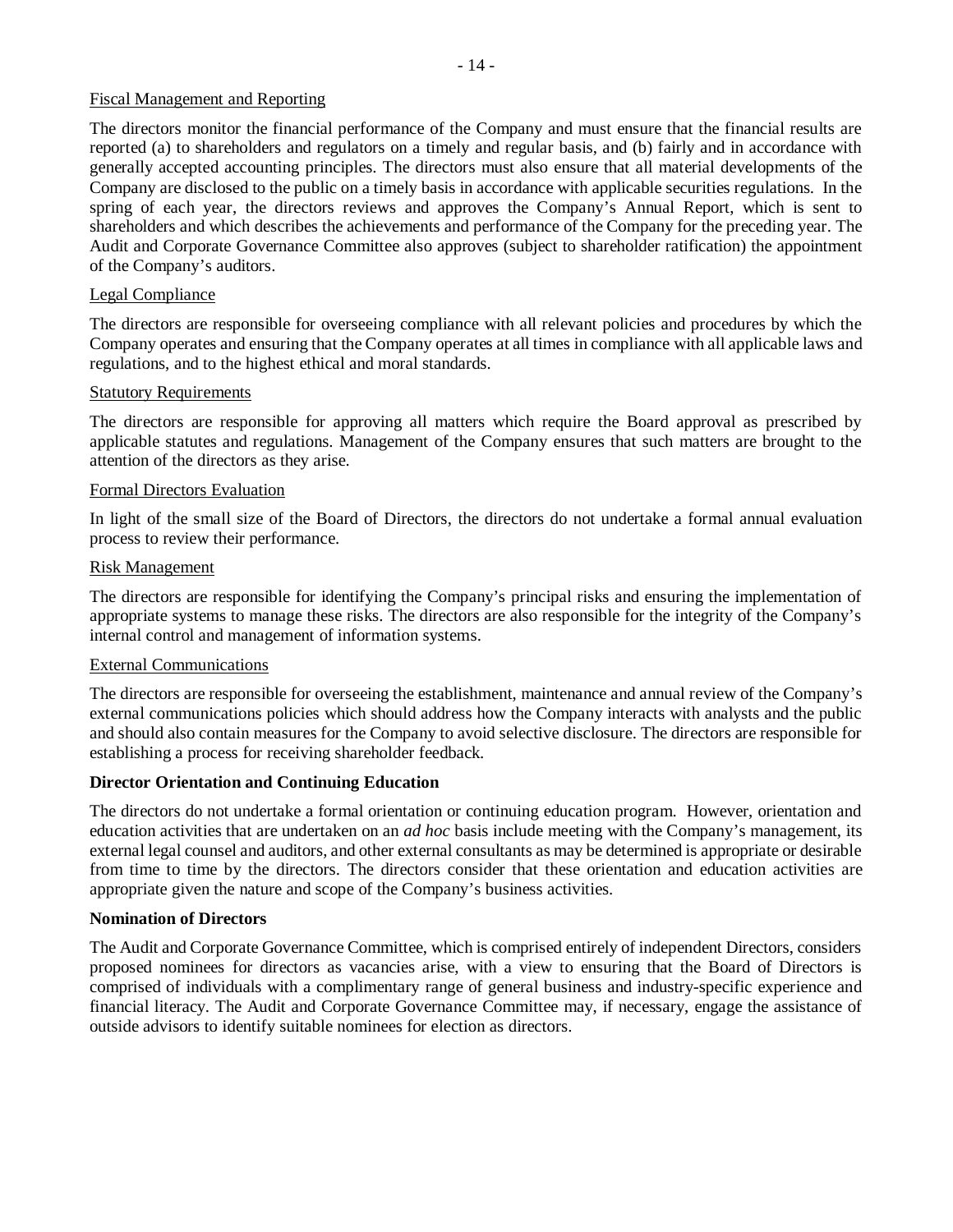### **Ethical Business Conduct**

The Company has adopted a written code of business conduct. This code may be obtained from the Company upon request. The Audit and Corporate Governance Committee, through the Directeur-Général, monitors compliance with the code of business conduct. There have been no material change reports issued during the year ended December 31, 2021 pertaining to any conduct by a director or officer of the Company that constitutes a departure from the code of business conduct. In accordance with the provisions of the code of corporate conduct and applicable corporate law, the directors ensure that any director who has a material interest in proposed transactions involving the Company disclose such interest prior to consideration of the relevant matter by the directors and abstain from voting on approval of such transactions as appropriate.

### **Committees of the Directors**

The following committees of the directors have been established:

### Audit and Corporate Governance Committee

The Audit and Corporate Governance Committee consists of three independent directors (Mrs Hermans and Messrs. Smith and Watkins).

The Audit and Corporate Governance Committee's principal functions are:

- (a) to review all financial information and statutory disclosure documents prior to their approval by the directors and their distribution to shareholders and regulatory authorities;
- (b)to review the Company's systems of internal control;
- (c) to monitor the performance of the external auditors;
- (d) to develop and monitor the Company's overall approach to corporate governance issues;
- (e) to recommend persons for election and re-election; and
- (f) to review the performance of the directors and their committee.

For more information regarding the Audit and Corporate Governance Committee, including a detailed description of this Committee's mandate and the qualifications of the members of this Committee as well as information regarding the compensation paid to the Company's auditors, please refer to the Company's 2022 Annual Information Form, which is available on www.sedar.com.

#### Compensation Committee

The Compensation Committee consists of two independent directors (Messrs Smith and Watkins). The primary function of the Committee is to assist the Board in reviewing the organizational structure of the Company, identifying suitable persons for appointment as officers of the Company and considering succession planning issues as necessary, establishing, administering and evaluating the compensation principles, criteria, policies and plans for the Company's executive officers (including the Directeur-Général); providing guidance to senior management regarding the compensation of employees; and providing recommendations to the Board which are determined from time to time to be the subject of Board approval.

#### Director Assessment

Given the number of directors, the directors have not established formal written assessments with respect to the effectiveness of individual directors. However, the directors anticipate that assessments may be undertaken on an informal basis. The directors may, in the future, adopt a process of formal written assessments as to their individual effectiveness.

#### **Shareholder Communications**

The Directeur-Général is responsible for ensuring that the communication needs of shareholders and investors generally are satisfied by written communication or by direct contact with senior management of the Company.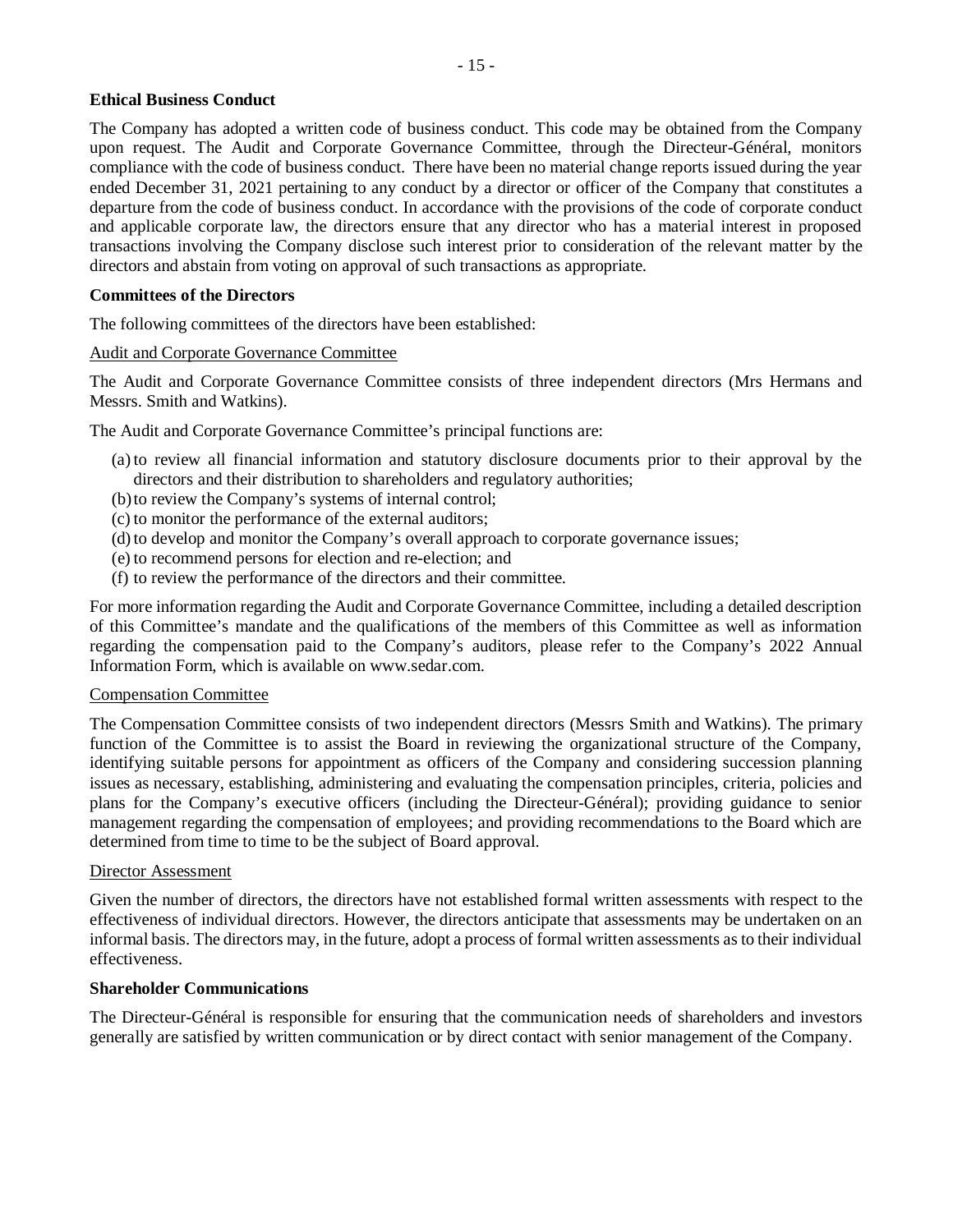### **Mandate of the Directeur-Général**

The Directeur-Général (who is the functional equivalent of the Chief Executive Officer) reports directly to directors on a regular and ongoing basis. He has full accountability to the directors for the operating, financial and strategic performance of the Company. Within their mandate, the directors also participate in the strategic decision-making process of the Company.

### **REPORTS FOR PRESENTATION TO SHAREHOLDERS**

### **Management Report of the Board**

The Management Report of the Board will be presented to the Shareholders at the beginning of the Meeting before the voting process starts. The report will indicate that the net result of the Company for the financial year ended December 31, 2021 in accordance with French Generally Accepted Accounting Principles ("GAAP") on an unconsolidated basis is a profit of  $\in 0,114,614$ .

### **Report of the Statutory Auditor**

In their general report to the Shareholders, the Statutory Auditor will summarize the work it has done and certifies that the financial statements prepared in accordance with French GAAP are in due form and sincere and that they reflect fairly the results of operations for the last completed financial year as well as the cash flows and assets of the Company.

# **RESOLUTIONS TO BE APPROVED AT THE MEETING**

### **FIRST RESOLUTION – APPROVAL OF THE COMPANY'S ANNUAL FINANCIAL STATEMENTS FOR THE YEAR ENDED DECEMBER 31, 2021 AND RELEASE OF THE DIRECTORS AND STATUTORY AUDITOR**

After having heard the report of the Board and the general and special reports of the Statutory Auditor, the Shareholders will be asked to approve the *comptes annuels* (the "Financial Statements") of the Company for the fiscal year ended December 31, 2021, prepared in accordance with French GAAP. These Financial Statements are prepared on an unconsolidated basis. A meeting of the Board was held on February 24, 2022 to approve the Financial Statements for the 2021 fiscal year. The Board has also approved a management report prepared by the President describing the activities of the Company during the past financial year. The report will be presented to the Shareholders before they are asked to approve the Financial Statements.

The Financial Statements were sent by the Board to the Statutory Auditor of the Company who reviewed the Financial Statements and prepared its report thereon. The Statutory Auditor's report will also be presented to the Shareholders during the Meeting before they are asked to approve the Financial Statements.

The French GAAP Financial Statements show a profit of  $\epsilon 0,114,614$  for the fiscal year ended December 31, 2021.

It is customary in France for the Shareholders, when approving the Financial Statements, to release the directors from any liability that they may have incurred during the prior financial year in connection with the performance of their duties as directors of the Company. By giving such release, the Shareholders acknowledge that the directors have fulfilled their obligations as directors of the Company. However, the release granted by the Shareholders does not protect the directors from a lawsuit in the event of misconduct or negligence in the fulfillment of their duties as directors of the Company.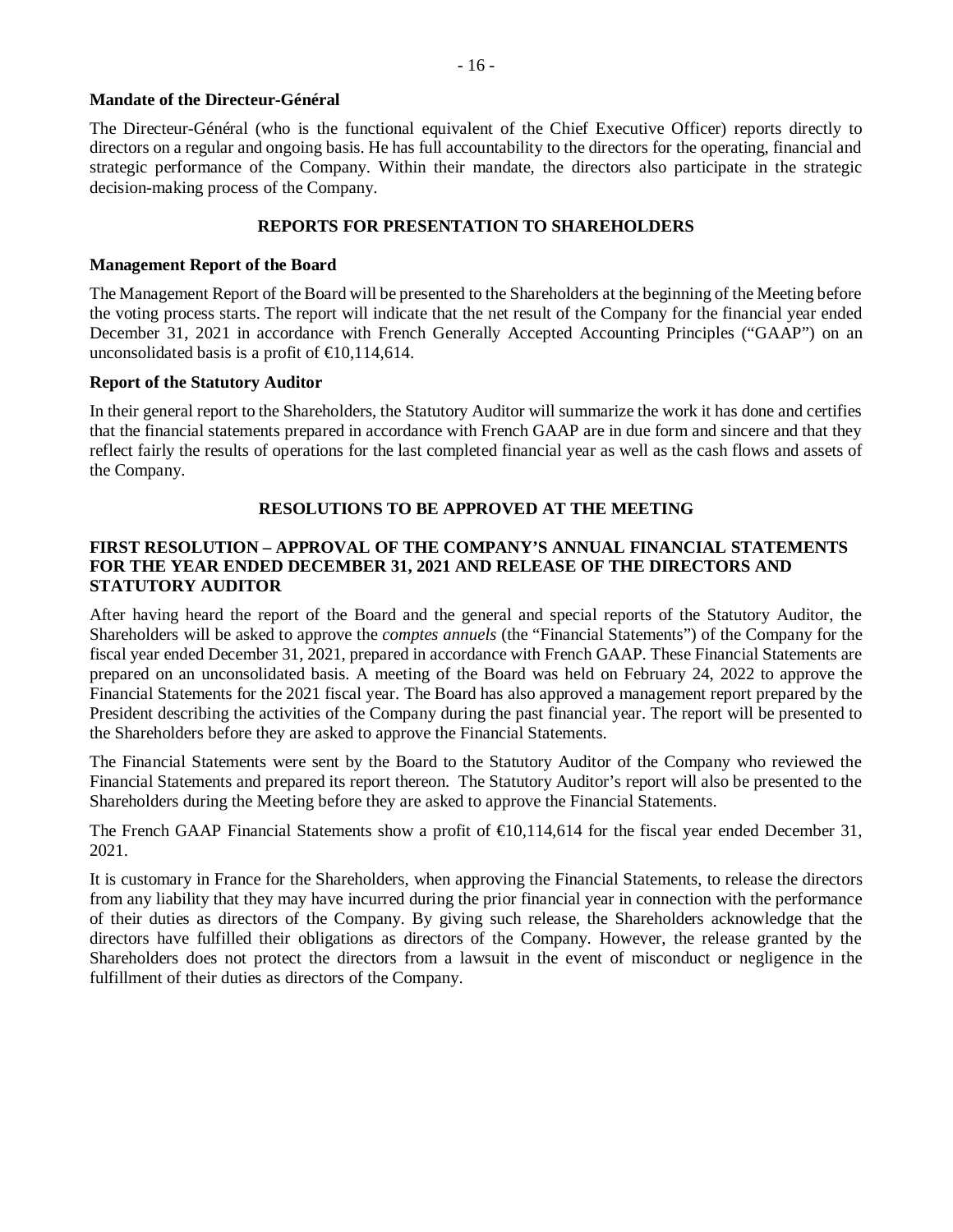The text of the First Resolution is as follows:

"*The Shareholders, having the necessary quorum and required majority for an ordinary general meeting, after having heard the management report of the Board describing the activities of the Company during the financial year ended December 31, 2021 and the report of the Statutory Auditor on the performance of its duties during 2021, approve the balance sheet and the income statement of the Company together with any attachment thereto, for the fiscal year ended December 31, 2021, as presented to the Shareholders and summarized in the reports.*

*As a result, the Shareholders hereby release the directors and the Statutory Auditor from any liability that they may have incurred in connection with the performance of their duties during the year ended December 31, 2021.*"

Unless it is otherwise indicated in the Proxy, it is the intention of the Board to vote the proxies in favour of the First Resolution.

# **SECOND RESOLUTION – ALLOCATION OF THE RESULT RECORDED DURING THE YEAR ENDED DECEMBER 31, 2021**

After having approved the Financial Statements, the Shareholders will be asked to allocate the profits earned by the Company during the fiscal year ended December 31, 2021.

The Financial Statements show profits for the fiscal year ended on December 31, 2021 of  $\epsilon$ 0,114,614, to which is added the amount of the "carry forward" account, as a result, a distributable profit of €38,461,721, the statutory reserve being fully allocated.

The Shareholders will be asked:

- to pay the Shareholders a dividend equal to  $\text{€}5,622,820.25$ ; as a consequence, the amount for each of the 62,491,281 shares forming the share capital of the Company on the date hereof is €0.25. The date of payment shall be June 9, 2022. As a distribution of dividend, this distribution will be subject to tax (either withholding tax or income tax),
- To allocate the remaining amount equal to  $\epsilon$ 22,838,901 to the "carry forward account".

The text of the Second Resolution is as follows:

*"The Shareholders having the necessary quorum and required majority for an ordinary general meeting, having acknowledged a profit in the amount of €10,114,614 for the fiscal year ended on December 31, 2021, hereby resolve that this profit should be allocated as follows:*

| Net profit in 2021                                                              | € 10,114,614     |
|---------------------------------------------------------------------------------|------------------|
| From which:                                                                     |                  |
| Carry forward amount as at December 31, 2021                                    | € 28,347,107     |
| Distributable profit as at December 31, 2021                                    | € 38,461,721     |
| Payment of a dividend for the 62,491,281 shares forming the share capital equal |                  |
| to an amount of $\epsilon 0.25$ per share                                       | € $(15,622,820)$ |
| Balance that would be allocated to the carry forward account                    | $£$ 22,838,901   |
|                                                                                 |                  |

*The dividend of €15,622,820 or €0.25 per share shall be paid on June 9, 2022, with an ex-dividend date (date de détachement) of June 7, 2022. It is calculated based on the number of existing shares as of April 13, 2022. Should the Company hold its own shares at the date of payment, the dividend attached to the said shares shall be allocated to the "Other Reserve" account.*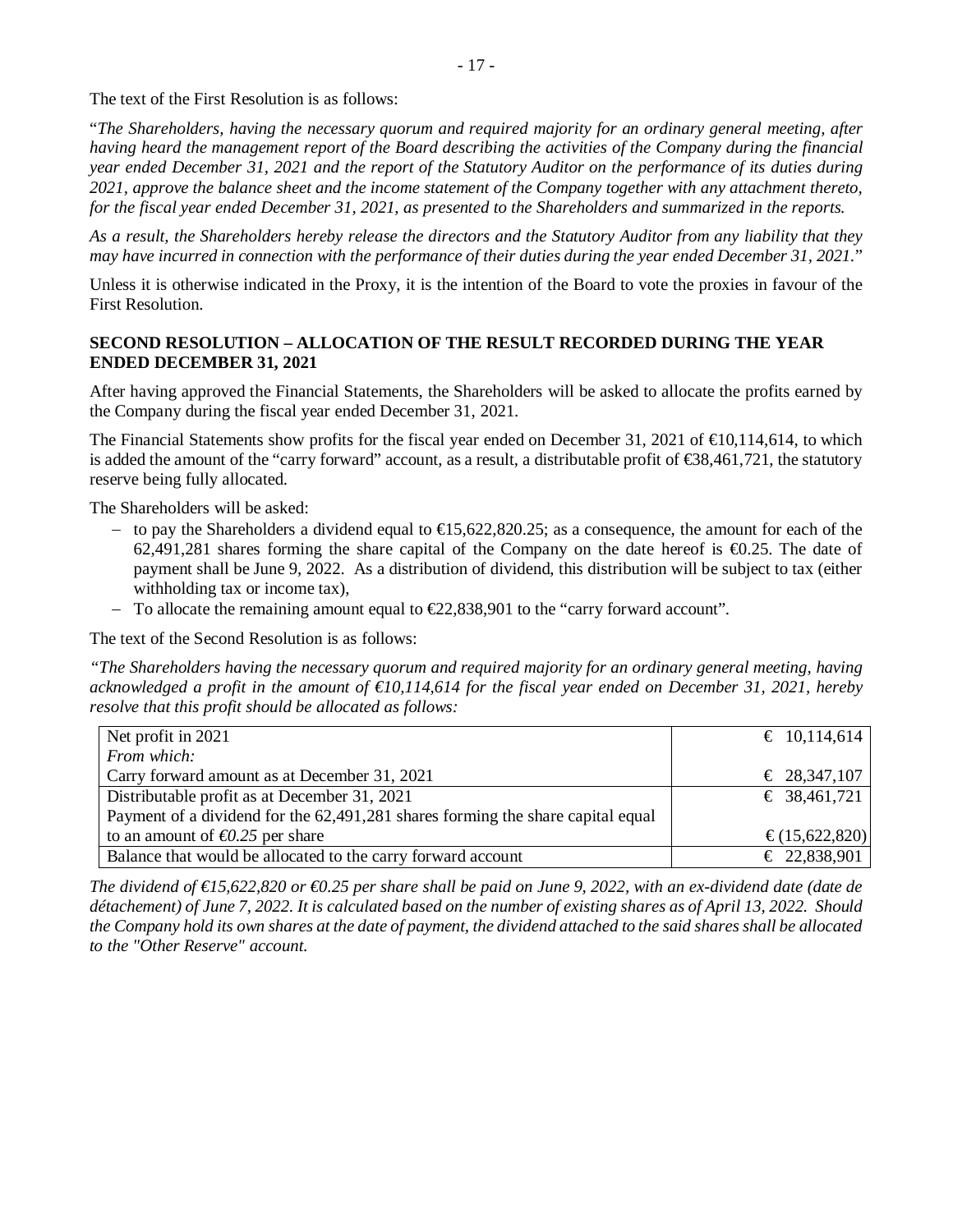| Year | <b>Gross amount per share</b> | 40% Tax reduction per share* |
|------|-------------------------------|------------------------------|
| 2018 | $\epsilon 0.20$               | $\epsilon 0.08$              |
| 2019 | €0.20                         | $\epsilon 0.08$              |
| 2020 |                               |                              |

*Pursuant to article 243 bis of the French General Tax Code, the Shareholder meeting acknowledges that the dividends per share paid with respect to the last three fiscal year amount to:*

\* *For individuals having their tax residency in France.*

*The Shareholders acknowledge, pursuant to article 223 quarter of the French General Tax Code, that no non-tax deductible expenses referred to in section 4 of Article 39 of the French General Tax Code as "dépenses somptuaires" were incurred during the fiscal year ended December 31, 2021 nor excess amortization as referred to in the said section 4 during the same period."*

Unless it is otherwise indicated in the Proxy, it is the intention of the Board to vote the proxies in favour of the Second Resolution.

### **THIRD RESOLUTION – APPROVAL OF THE AGREEMENTS SUBJECT TO ARTICLES L.225-38** *ET SEQ.* **OF THE FRENCH COMMERCIAL CODE**

After having heard the special report of the Statutory Auditor, the Shareholders will be asked at the Meeting to approve the agreements subject to Articles L.225-38 *et seq.* of the French Code of Commerce and already approved by the shareholders.

The text of the Third Resolution is as follows:

*"The Shareholders, having the necessary quorum and required majority for an ordinary general meeting, after having heard the special report of the Statutory Auditor on the agreements subject to articles L.225-38 et seq. of the French Code of Commerce, acknowledge the absence of agreement entered into during the fiscal year 2021 and of the continuing agreements prior approved."*

Unless it is otherwise indicated in the Proxy, it is the intention of the Board to vote the proxies in favour of the Third Resolution.

### **FOURTH RESOLUTION – RATIFICATION OF THE APPOINTMENT OF DORENA QUINN AS DIRECTOR BY WAY OF COOPTATION**

*"The Shareholders, having the necessary quorum and required majority for an ordinary general meeting, after having heard the report of the Board, ratify the appointment by way of cooptation of Dorena Quinn as Director in replacement of Affie A. Simanikas, resigning Director, decided by the Board on February 24, 2022."*

Unless it is otherwise indicated in the Proxy, it is the intention of the Board to vote the proxies in favour of the Fourth Resolution.

### **FIFTH RESOLUTION – RE-ELECTION OF TIM BRADBURN AS DIRECTOR**

*"The Shareholders, having the necessary quorum and required majority for an ordinary general meeting, after having heard the report of the Board and acknowledged that the term of the appointment of Tim Bradburn as director expires immediately after this Meeting, approve the renewal of the appointment of Tim Bradburn as director for a term of one year ending immediately after the meeting of the Shareholders of the Company that will be held to approve the financial statements for the financial year ended December 31, 2022."*

Unless it is otherwise indicated in the Proxy, it is the intention of the Board to vote the proxies in favour of the Fifth Resolution.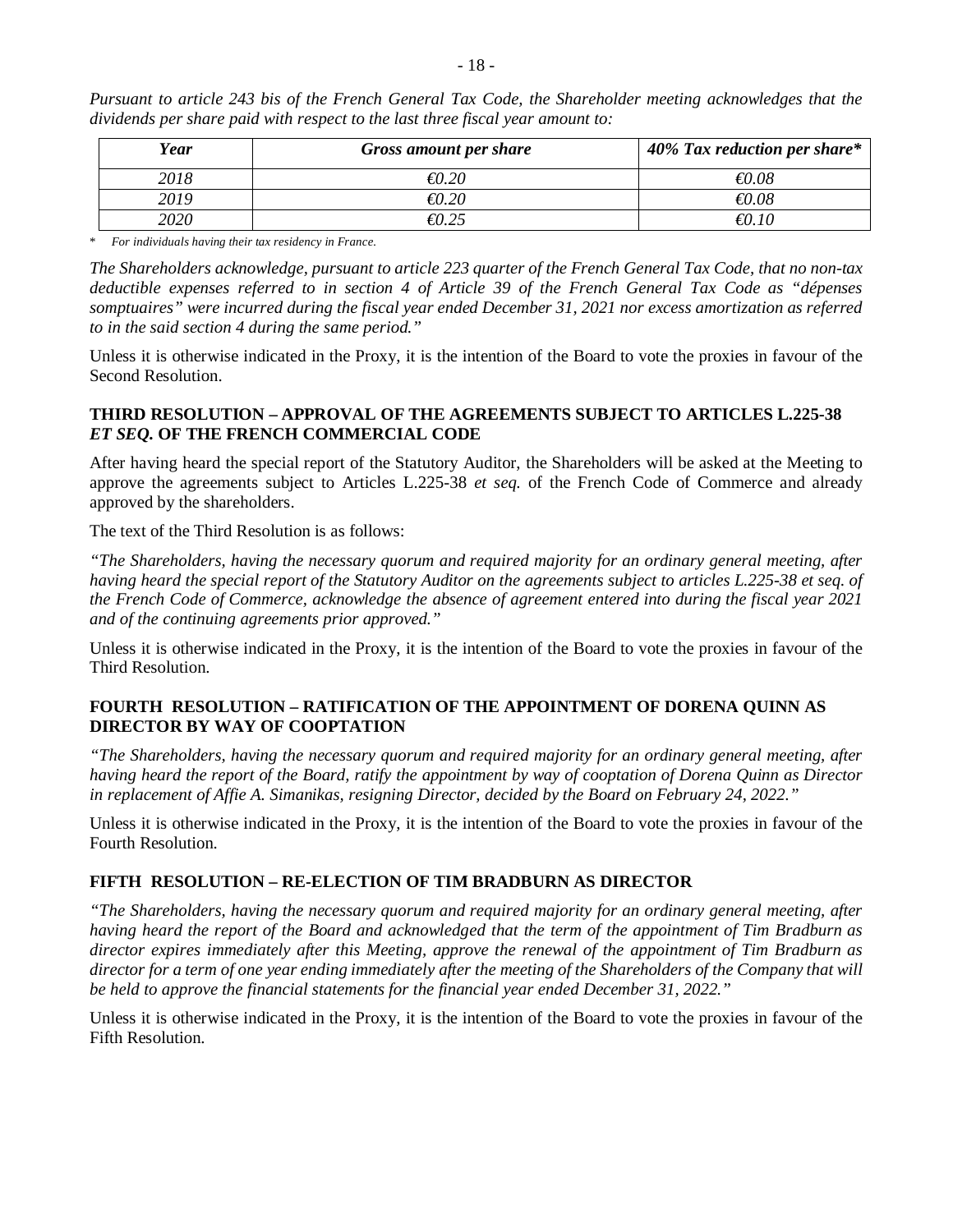### **SIXTH RESOLUTION – RE-ELECTION OF IAN SMITH AS DIRECTOR**

*"The Shareholders, having the necessary quorum and required majority for an ordinary general meeting, after having heard the report of the Board and acknowledged that the term of the appointment of Ian Smith as director expires immediately after this Meeting, approve the renewal of the appointment of Ian Smith as director for a term of one year ending immediately after the meeting of the Shareholders of the Company that will be held to approve the financial statements for the financial year ended December 31, 2022."*

Unless it is otherwise indicated in the Proxy, it is the intention of the Board to vote the proxies in favour of the Sixth Resolution.

# **SEVENTH RESOLUTION – RE-ELECTION OF DAVID H. WATKINS AS DIRECTOR**

*"The Shareholders, having the necessary quorum and required majority for an ordinary general meeting, after having heard the report of the Board and acknowledged that the term of the appointment of David H. Watkins as director expires immediately after this Meeting, approve the renewal of the appointment of David H. Watkins as director for a term of one year ending immediately after the meeting of the Shareholders of the Company that will be held to approve the financial statements for the financial year ended December 31, 2022."*

Unless it is otherwise indicated in the Proxy, it is the intention of the Board to vote the proxies in favour of the Seventh Resolution.

# **EIGHTH RESOLUTION** – **RE-ELECTION OF JANANDRE LAMPRECHT AS DIRECTOR**

*"The Shareholders, having the necessary quorum and required majority for an ordinary general meeting, after having heard the report of the Board and acknowledged that the term of the appointment of Janandre Lamprecht as director expires immediately after this Meeting, approve the renewal of the appointment of Janandre Lamprecht as director for a term of one year ending immediately after the meeting of the Shareholders of the Company that will be held to approve the financial statements for the financial year ended December 31, 2022."*

Unless it is otherwise indicated in the Proxy, it is the intention of the Board to vote the proxies in favour of the Eighth Resolution.

# **NINTH RESOLUTION** – **RE-ELECTION OF SILVIU BURSANESCU AS DIRECTOR**

*"The Shareholders, having the necessary quorum and required majority for an ordinary general meeting, after having heard the report of the Board and acknowledged that the term of the appointment of Silviu Bursanescu as director expires immediately after this Meeting, approve the renewal of the appointment of Silviu Bursanescu as director for a term of one year ending immediately after the meeting of the Shareholders of the Company that will be held to approve the financial statements for the financial year ended December 31, 2022."*

Unless it is otherwise indicated in the Proxy, it is the intention of the Board to vote the proxies in favour of the Ninth Resolution.

### **TENTH RESOLUTION – RE-ELECTION OF SUSANNE A. HERMANS AS DIRECTOR**

*"The Shareholders, having the necessary quorum and required majority for an ordinary general meeting, after having heard the report of the Board and acknowledged that the term of the appointment of Susanne A.Hermans as director expires immediately after this Meeting, approve the renewal of the appointment of Susanne A.Hermans as director for a term of one year ending immediately after the meeting of the Shareholders of the Company that will be held to approve the financial statements for the financial year ended December 31, 2022."*

Unless it is otherwise indicated in the Proxy, it is the intention of the Board to vote the proxies in favour of the Tenth Resolution.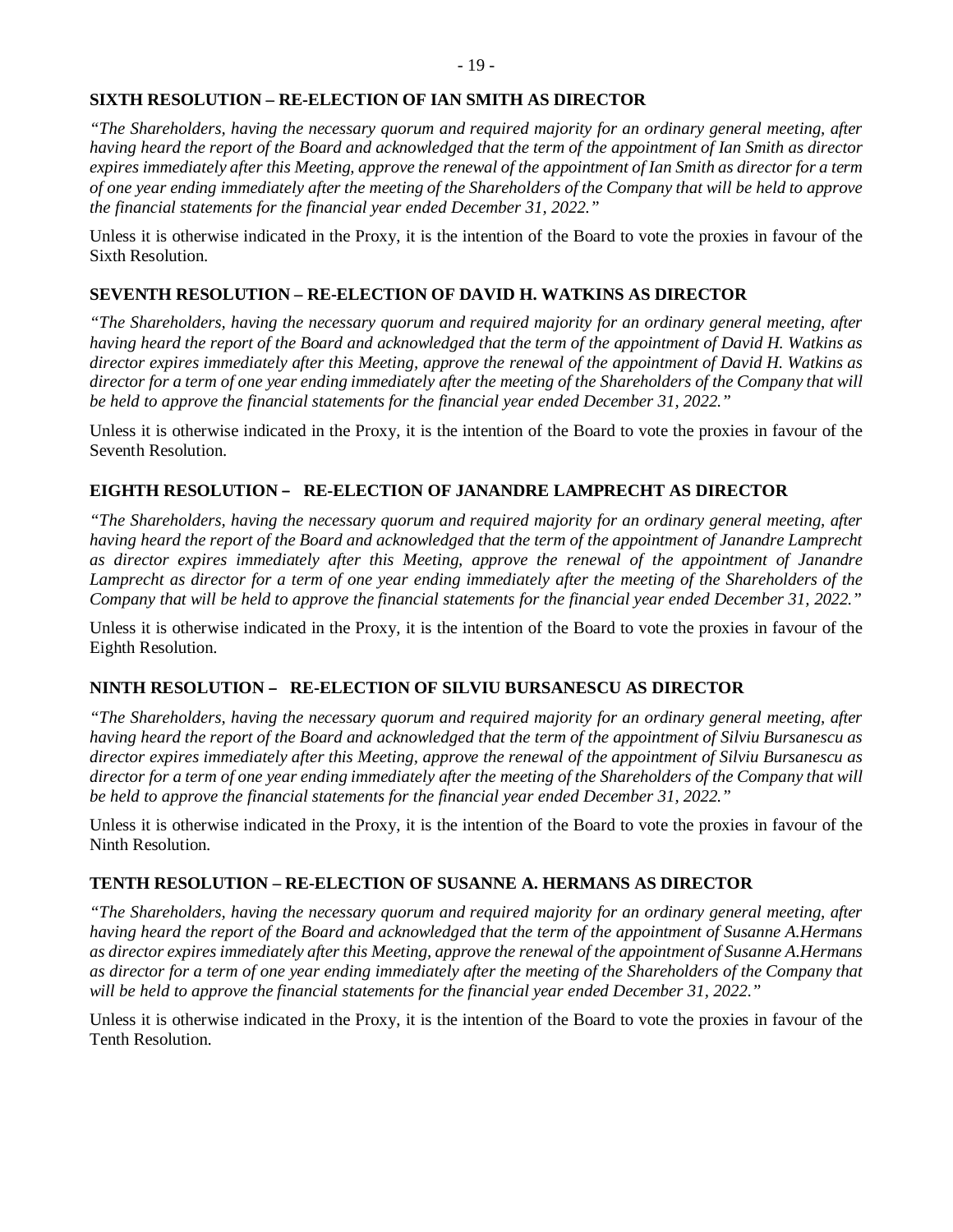### **ELEVENTH RESOLUTION – RE-ELECTION OF DORENA QUINN AS DIRECTOR**

*"The Shareholders, having the necessary quorum and required majority for an ordinary general meeting, after having heard the report of the Board and acknowledged that the term of the appointment of Dorena Quinn as director expires immediately after this Meeting, approve the renewal of the appointment of Dorena Quinn as director for a term of one year ending immediately after the meeting of the Shareholders of the Company that will be held to approve the financial statements for the financial year ended December 31, 2022."*

Unless it is otherwise indicated in the Proxy, it is the intention of the Board to vote the proxies in favour of the Eleventh Resolution.

### **TWELFTH RESOLUTION – APPROVAL OF THE INFORMATION REFERRED TO IN ARTICLE L. 22-10-9 I OF THE FRENCH COMMERCIAL CODE WITH RESPECT TO THE COMPENSATIONS OF THE DIRECTORS AND OFFICERS AND INCLUDED IN THE CORPORATE GOVERNANCE REPORT PART OF MANAGEMENT REPORT OF THE BOARD OF DIRECTORS**

*"The Shareholders, having the necessary quorum and required majority for an ordinary general meeting, approve the content of the corporate governance report part of management report of the Board of Directors in connection with the information referred to in article L. 22-10-9 I of the French Commercial Code and related to the compensations of the Directors and Officers."*

Unless it is otherwise indicated in the Proxy, it is the intention of the Board to vote the proxies in favour of the Twelfth Resolution.

### **THIRTEENTH RESOLUTION - APPROVAL OF THE COMPENSATION AND ADVANTAGES OF ANY KIND PAID OR GRANTED DURING THE YEAR ENDED DECEMBER 31, 2021 TO THE CHAIRMAN OF THE BOARD OF DIRECTORS**

*"The Shareholders, having the necessary quorum and required majority for an ordinary general meeting, after acknowledgement of the compensation and advantages of any kind paid or granted during the year ended December 31, 2021 to the Chairman of the Board, approve the compensation paid and composed solely of the compensation for his position as Director."*

Unless it is otherwise indicated in the Proxy, it is the intention of the Board to vote the proxies in favour of the Thirteenth Resolution.

### **FOURTEENTH RESOLUTION - COMPENSATION AND ADVANTAGES OF ANY KIND PAID OR GRANTED DURING THE YEAR ENDED DECEMBER 31, 2021 TO THE DIRECTEUR GENERAL**

*"The Shareholders, having the necessary quorum and required majority for an ordinary general meeting, after acknowledgement of the compensation and advantages of any kind paid or granted during the year ended December 31, 2021 to the Directeur Général, aknowledge the absence of any such compensation or advantage paid or granted to the Director General."*

Unless it is otherwise indicated in the Proxy, it is the intention of the Board to vote the proxies in favour of the Fourteenth Resolution.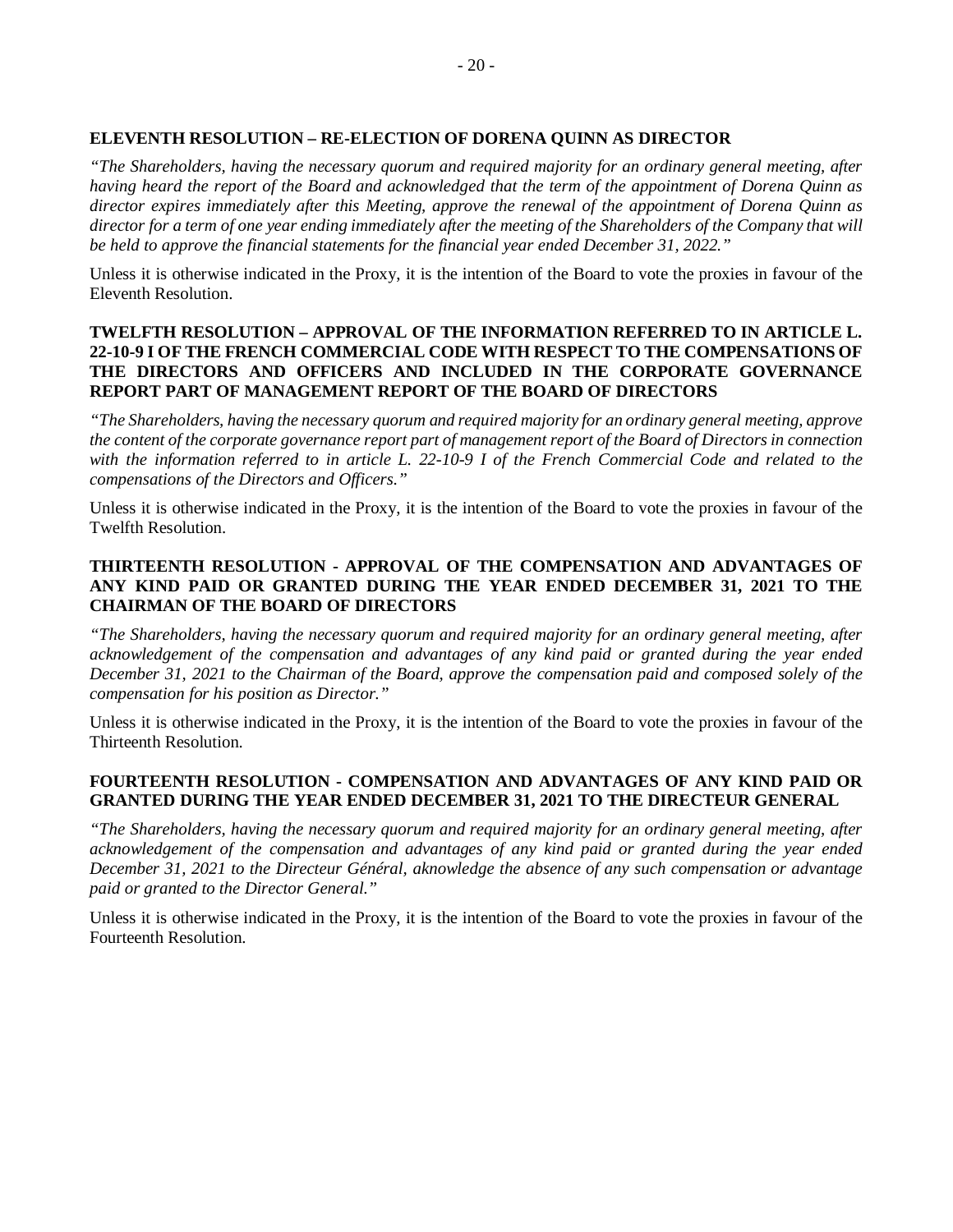### **FIFTEENTH RESOLUTION - COMPENSATION AND ADVANTAGES OF ANY KIND PAID OR GRANTED DURING THE YEAR ENDED DECEMBER 31, 2021 TO THE DIRECTEUR GENERAL DELEGUE**

*"The Shareholders, having the necessary quorum and required majority for an ordinary general meeting, after acknowledgement of the compensation and advantages of any kind paid or granted during the year ended December 31, 2021 to the Directeur Général Délégué, aknowledge the absence of any such compensation or advantage paid or granted to the Director Général Délégué."*

Unless it is otherwise indicated in the Proxy, it is the intention of the Board to vote the proxies in favour of the Fifteenth Resolution.

### **SIXTEENTH RESOLUTION – APPROVAL OF THE COMPENSATION POLICY OF THE DIRECTORS AND OFFICERS**

*"The Shareholders, having the necessary quorum and required majority for an ordinary general meeting, after acknowledgement of the compensation policy of the Directors and Officers of the Company as referred to in the corporate governance report part of management report of the Board of Directors, approve such compensation policy.*"

Unless it is otherwise indicated in the Proxy, it is the intention of the Board to vote the proxies in favour of the Sixteenth Resolution.

### **SEVENTEENTH RESOLUTION – POWER FOR THE FULFILLMENT OF LEGAL FORMALITIES**

"*The Shareholders hereby grant all authority to the Directeur-Général and to each director of the Company to do or cause to be done all things necessary or desirable in order to carry out the intent of the resolutions approved at this Meeting."*

Unless it is otherwise indicated in the Proxy, it is the intention of the Board to vote the proxies in favour of the Seventeenth Resolution.

### **AUDITOR**

The auditor of the Company for Canadian filing requirements is PricewaterhouseCoopers Audit, Paris, France.

### **ADDITIONAL INFORMATION**

Additional information relating to the Company is on SEDAR at www.sedar.com. Shareholders may contact the Company at 23, rue du Roule, 75001 Paris, France or by telephone at +1-416-360-4710 to request copies of the Company's financial statements and management's discussion and analysis. Financial information is provided in the Company's comparative financial statements and management's discussion and analysis for its most recently completed financial year.

### **OTHER MATTERS**

The Company is not aware of any other matters to come before the Meeting. If any other matter properly comes before the Meeting, the President will vote on such matters in accordance with French law (See "How to vote with the Instrument of Proxy").